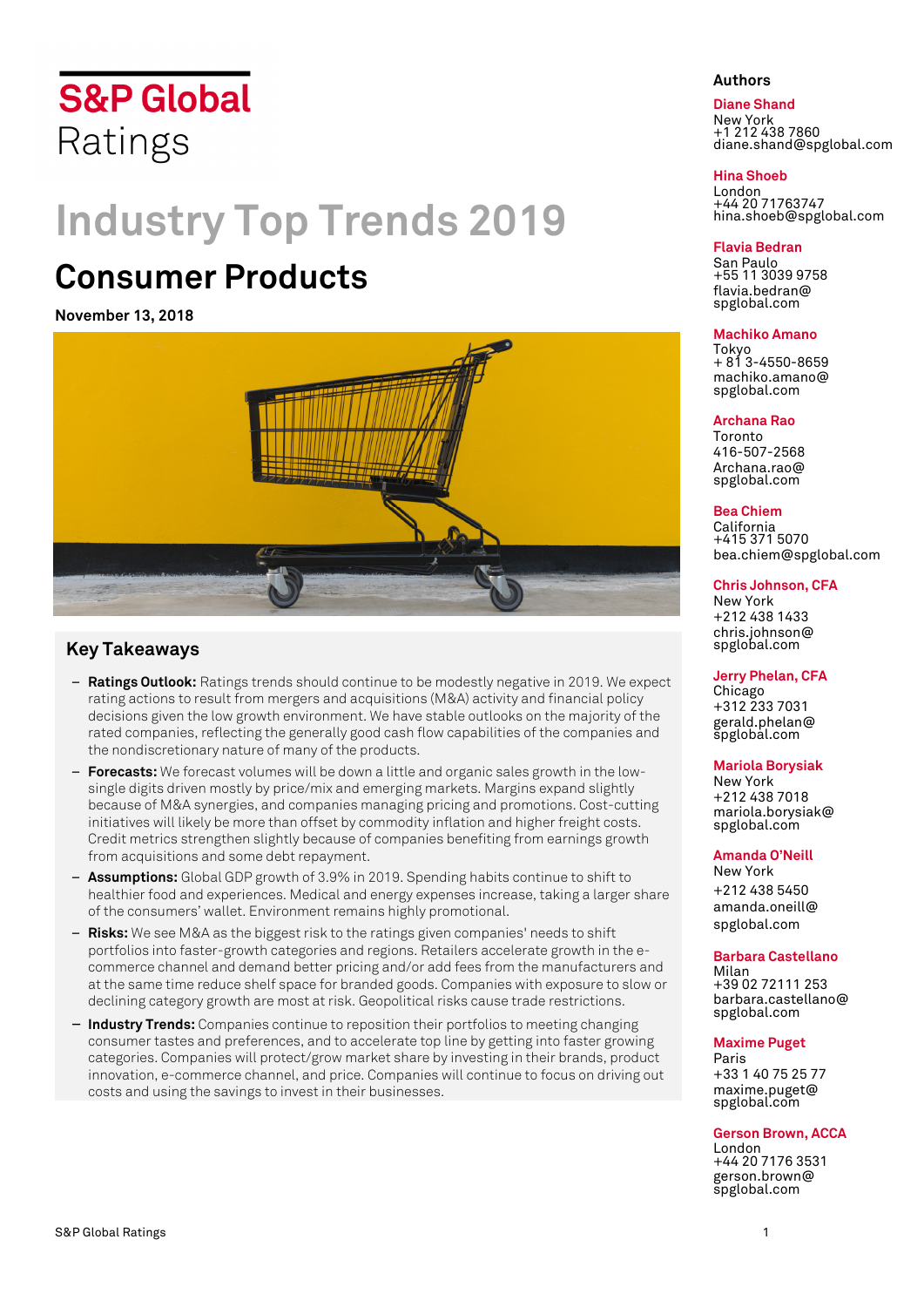# **Ratings trends and outlook**

# **Global Consumer Products**

**Chart 1 Chart 2** 



The vast majority of ratings are speculative grade, reflecting aggressive financial policies because of private equity ownership.

#### **Chart 3 Chart 4**

#### Ratings outlooks by region **Ratings outlooks by subsector**

#### ■ Negative ■ WatchNeg ■ Stable ■ WatchPos ■ Positive



Negative outlooks reflect higher leverage and in some cases weaker external conditions and foreign exchange volatility.

#### **Chart 5 Chart 6**

#### Ratings outlooks net bias by region **Ratings net outlook bias by subsector**



Negative outlooks reflect higher leverage and in some cases weaker external conditions and foreign exchange volatility.

**Ratings distribution by region Theory Communist Patings distribution by subsector** 



The single B category ratings are vulnerable to the end of the business cycle and more subject to costly funding rates.

#### ■ Negative ■ WatchNeg ■ Stable ■ WatchPos ■ Positive



0% LETTING 0% Department ty Foods<br>Branded Nondurables<br>Consu ırables<br>Consumer Durables

Agri & commodity foods have the most positive outlooks because of favorable demand, in some cases higher prices, and diversification,



Agri & commodity foods have the most positive outlooks because of favorable demand, in some cases higher prices, and diversification.

Source: S&P Global Ratings. Ratings data measured quarterly with last shown quarter ending September 30, 2018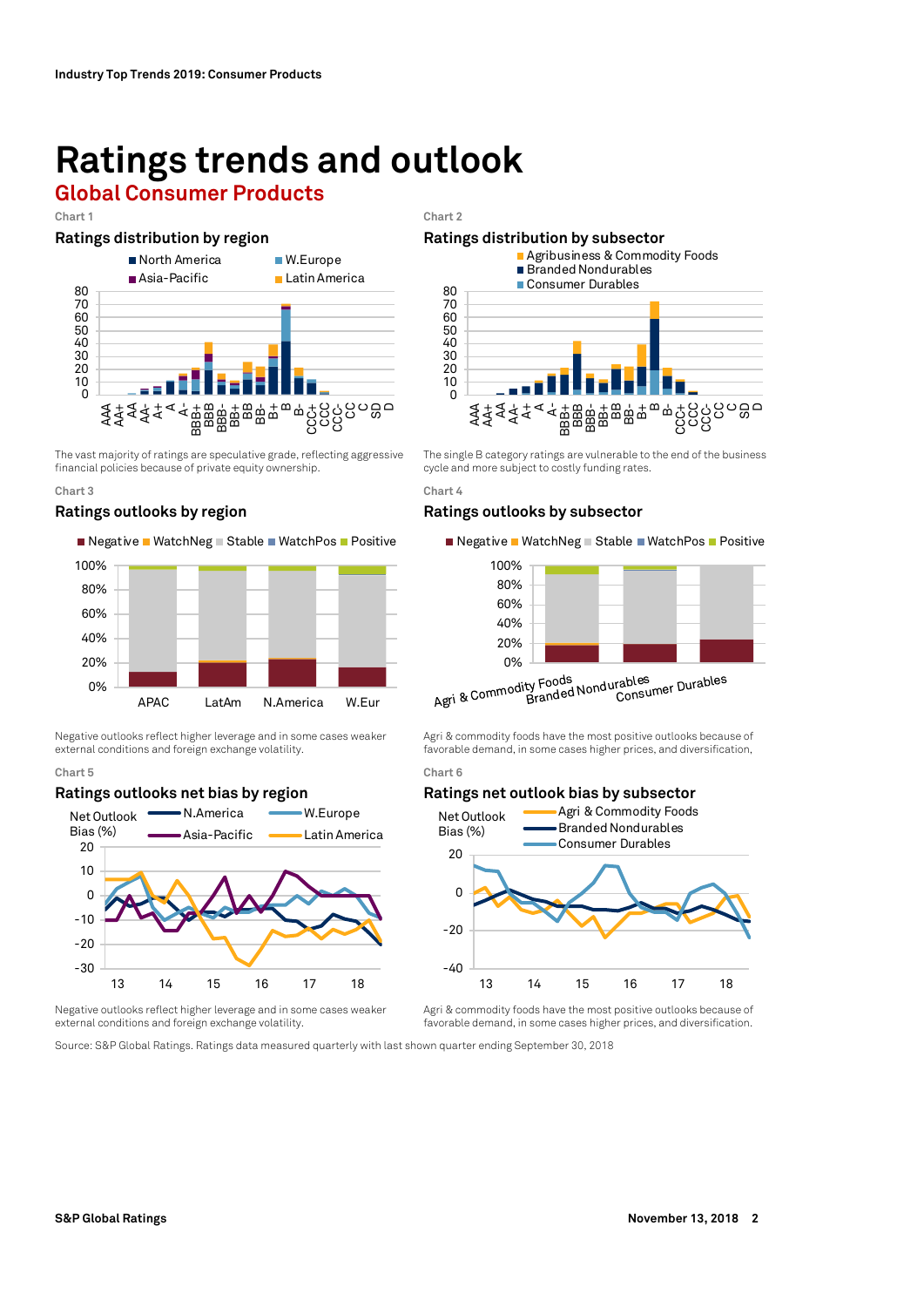

The mostly stable outlooks reflects the good cash flow generation capabilities of the sector. The sector has had a negative bias for many years but the trend has accelerated in the past several quarters, reflecting strategic and financial choices to leverage capital structures.

Source: S&P Global Ratings. Ratings data measured quarterly with last shown quarter ending September 30, 2018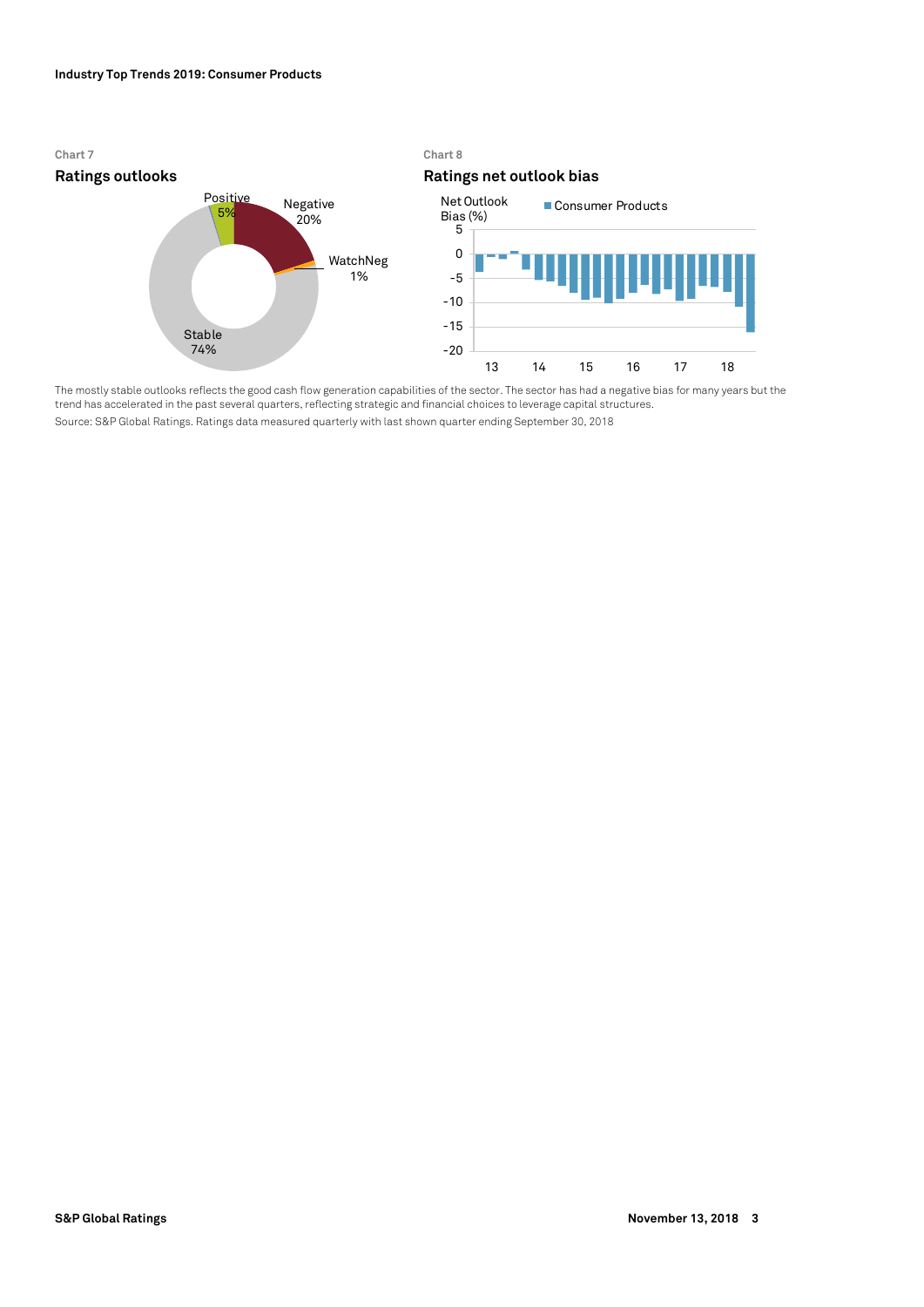# **Industry forecasts**

# **Global Consumer Products**



We expect slow revenue growth for the sector overall. In developed markets, low population growth and intense competition will hold down growth. In emerging markets, consumption upgrades and recovering economies and inflation adjustment in Latin America are driving sales.



We think the sector will deleverage slightly over the next two years in all large debt-financed M&A transactions. It is unlikely that aggregate deleveraging will be sufficient to trigger widespread upgrades. We think growth in EBITDA, rather than significant reduction in debt, will account for most of the deleveraging. Any lower leverage in the speculative-grade segment would signal potential dividend recapitalizations or sale on sponsor-owned companies.



We anticipate margins will expand modestly for the industry overall, reflecting product innovation and synergies from acquisitions.

**Chart 11 Chart 12** 



regions. In part, leverage has increased over the past few years because of acquisitions, which were largely financed with debt. We expect companies FFO/debt declined in 2018 because of an increase in transformational to focus on restoring their balance sheet strength over the next few years. In Latin America, FFO increased due to significant reduction in interest rates in Brazil.

Source: S&P Global Ratings. Revenue growth shows local currency growth weighted by prior-year common-currency revenue-share. All other figures are converted into U.S. Dollars using historic exchange rates. Forecasts are converted at the last financial year-end spot rate. FFO--Funds from operations.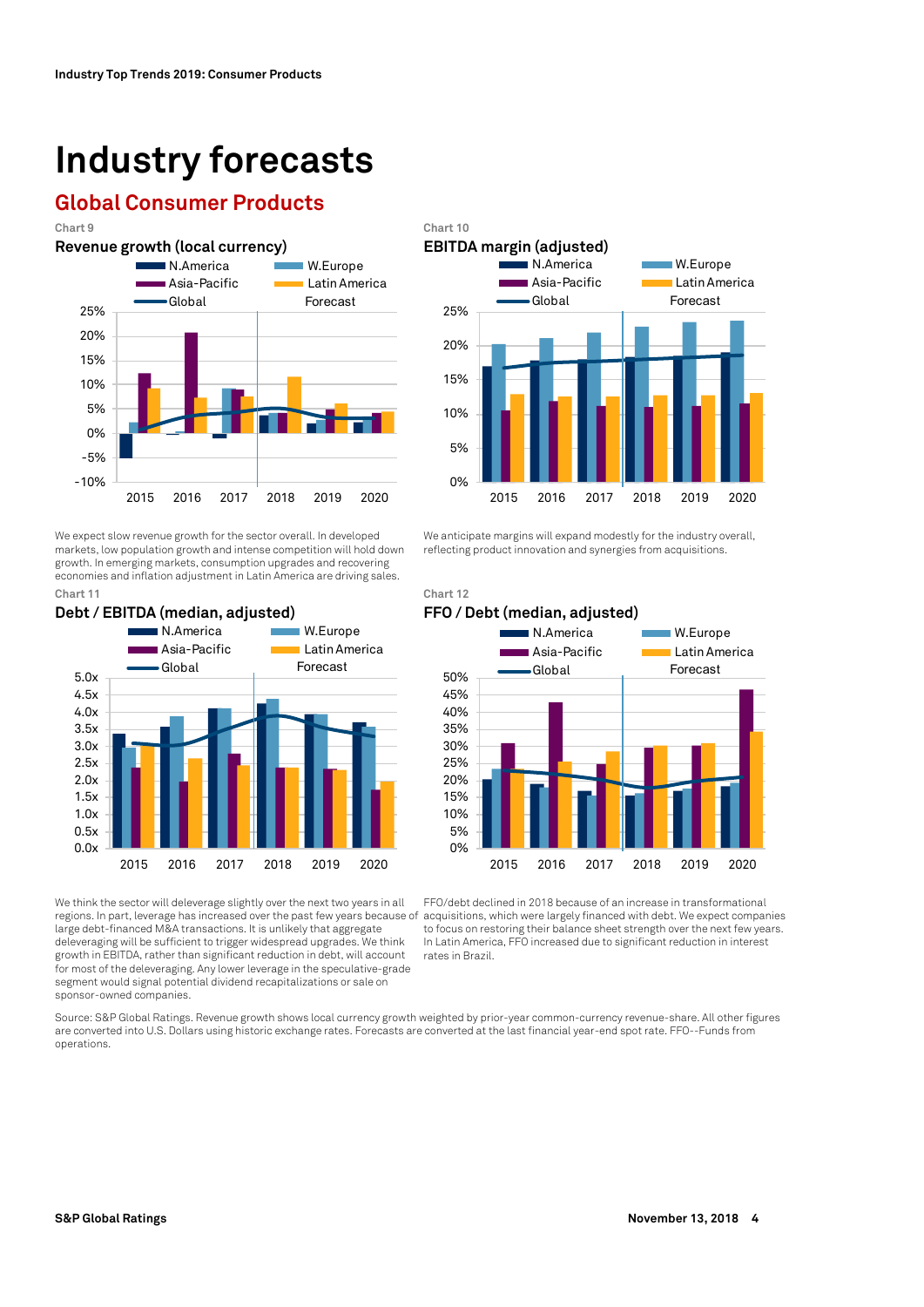# **Key assumptions**

# **U.S.**

## **1. Steady economic environment but weak fundamentals in the industry will pressure sales growth**

Although we expect continued economic growth in 2019 in the U.S. and Canada, it will not have much positive impact on the organic sales of the consumer products companies we rate because of weak industry fundamentals. We forecast the U.S. GDP will expand 2.3% in 2019 and 1.7% in 2020 and Canada's will grow 1.7% and 1.5%; respectively. The U.S. GDP growth is underpinned by the strong labor market, still-bullish consumer confidence, and favorable manufacturing sentiment. Moreover, wages are finally showing signs of acceleration.

U.S. household balance sheets are in relatively good shape, household net worth is at a record high, and delinquency rates across loan types are either declining or low, which shows headroom to sustain spending. Instead of stereotypically spending beyond their means, households have been spending more in line with their income strength.

In Canada, heavy consumer debt burdens are constraining credit growth and consumer spending, although we don't think it will have a material impact on the rated consumer products issuers headquartered in Canada because their sales and profits are more skewed to the U.S.

We do not believe the good macro environment will translate into better sales growth as shifting demand and grocer consolidation will make it difficult to achieve organic sales growth above 1%-2%. Grocers have been consolidating because of heightened competition and changing shopping habits, and have more of an ability to gain better pricing and cost reductions from branded consumer products manufacturers. In addition, deep discounters such as Aldi and Lidl, which focus on selling private label products, have entered the U.S. market, and many other retailers have been increasing and improving the quality of their private label offerings, adding more premium products. Digital-savvy brands have also been able to gain share because technology has lowered the barriers to entry and they outsource manufacturing, which decreases start-up costs. On top of this, consumers are gaining greater price transparency because of e-retailers. These headwinds, among others, combined with movements in foreign exchange, will likely result in tepid top-line growth in 2019 and 2020.

## **2. Headwinds to margins:**

We expect margins to be flat to down as higher inflation, the need to reinvest in their businesses, as well as higher freight and commodity costs will likely absorb or exceed all the benefits from cost savings programs. Those companies that are able to increase margins will likely benefit from synergies from M&A.

Many U.S. consumer products companies have announced plans to increase prices to help absorb rising commodity costs and high freight costs because of shortages of drivers, the U.S. government's limitations on driving hours, and higher energy costs. Over the past month or so companies are increasing prices but we believe these increases will not stick given consumers are facing higher inflation, rising interest rates, and rising healthcare and energy costs, and the benefits from tax cuts is fading. Moreover, if the U.S. increases tariffs to 25% on imported goods this could further weigh on companies' ability to pass on rising input costs to consumers as the tariffs are broad-based and there would be a wide base of companies needing to increase prices to offset higher costs.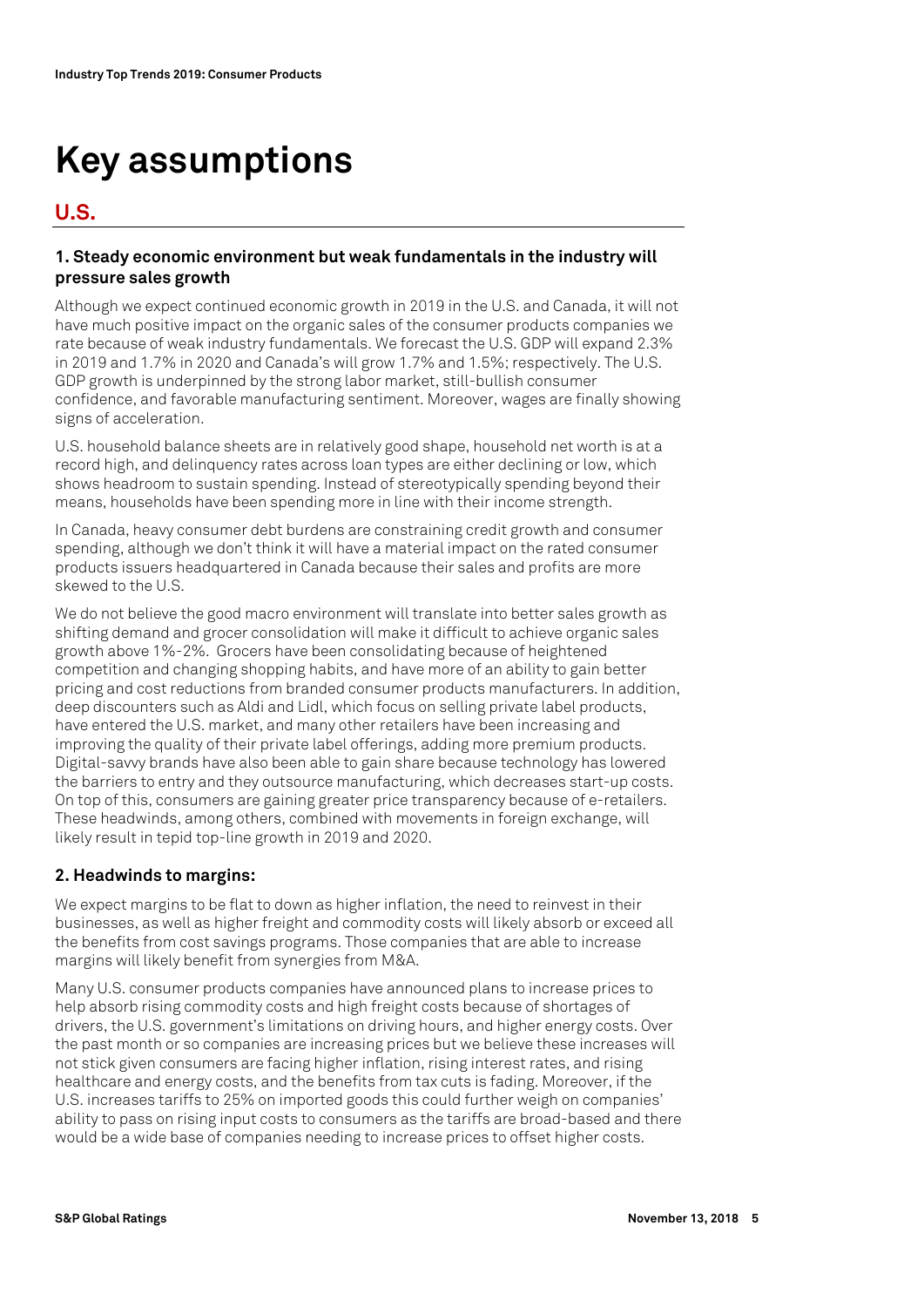# **3. Credit metrics strengthen but will not have much of a positive impact on ratings**

We forecast credit metrics will strengthen over the next 12 months because investmentgrade companies that have made transformational acquisitions over the past year or so are focusing on repaying debt. We also expect these companies to benefit from synergies. Although the sector remains acquisitive, we expect M&A activity to slow in 2019 compared with 2018 as the U.S. companies digest the acquisitions that have occurred in 2017 and 2018. In addition, we expect companies to curtail share repurchases until they strengthen their balance sheets. We do not believe these actions will result in many upgrades as we lowered the ratings on many of the issuers that materially leveraged their balance sheets and do not believe their leverage will return to historical levels of 2x-3x. Nevertheless, we expect the companies' leverage to be below 4.0x within two years of the close of the acquisitions. Any lower leverage in the speculative-grade segment would signal potential dividend recapitalizations or sale on sponsor-owned companies.

# **Europe**

# **1. Slow GDP growth across Europe and the ECB tapering off its bond buyback program should have an impact on the financing conditions in the near term**

Eurozone growth has been gradually slipping from its 2017 levels and we now see modest growth in the eurozone economy for the coming years. Modest wage growth alongside inflationary pressures had resulted in a benefit to the European economy albeit at a slower pace. Our expectations for 2019 would be a gradual deceleration across Europe on the back of weaker external demand. We've scaled back our European GDP growth expectation to 2.0% for the remaining year and is unchanged at 1.7% for 2019. We also expect a widening interest rate differential with the U.S. and mounting European political risks, which would further weaken the euro-dollar exchange rate over the medium term.

Uncertainties abound in 2019 and we have scaled down our growth expectations on the back of a disruptive Brexit in March 2019 followed by European Elections in May alongside looming pressures in other European countries, especially Italy. Spain, on one hand, is reflecting faster growth momentum compared to other Western European companies; however, politically the country is at a standstill with a minority Government with no majority to pass reforms. With all the above, we now expect euro appreciation to not kick in before the second half of next year.

Low core inflation should not, however, prevent the ECB from ending its bonds purchase program in December and heading for a first rate hike in third-quarter 2019 as scheduled. That's because when the Fed tightens U.S. monetary policy, it typically opens a window for the ECB to do the same. Consequently, we now expect a faster pace of monetary normalization over the longer term, so that the refinancing rate should reach near 1.25% by 2021.

The U.K. government increased interest rates by 25 basis points (bps), reflecting a 0.75% interest rate and tighter funding conditions that may prevail in the longer term. We believe the main threats to markets continue to be external, specifically the mounting trade tensions between the U.S. and China, which would invariably impact European companies. We also believe that if these are not resolved in the near term, the potential for the contagion could potentially spread among emerging markets. Future disruption could potentially come from a disruptive Brexit scenario impacting the pound sterling devaluation and overall slowdown to the U.K. economy in the medium term.

Most companies in the U.K. have been addressing their financing needs and have actively approached the market for opportunistic refinancings and are not hitting maturity walls in the near term. Benign interest rates of the past 12-18 months had been helpful and most consumer goods companies had accessed the markets for opportunistic M&A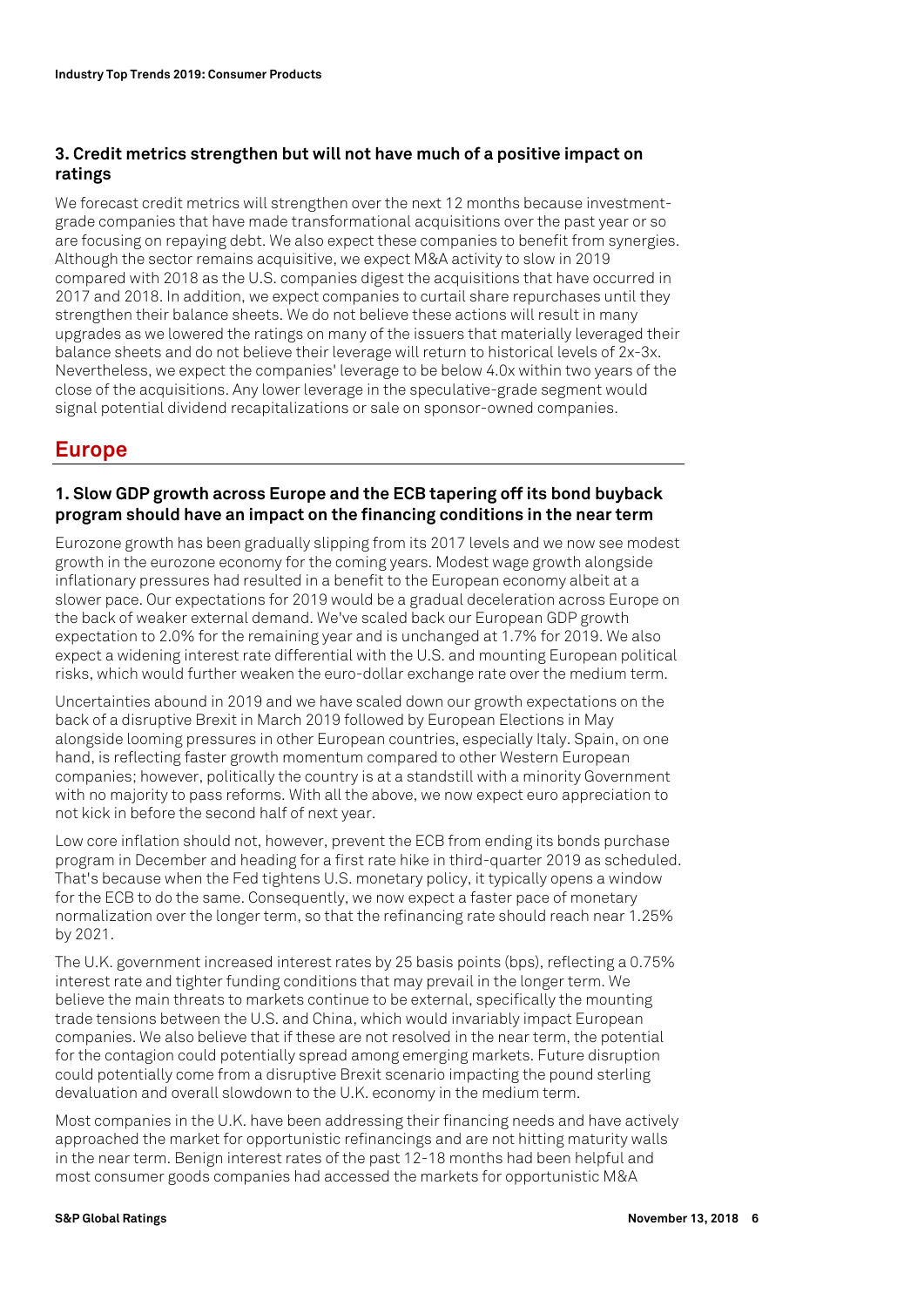activities, which helped in brand-building activities via portfolio reshuffle, which also improved brand equity for their companies.

#### **2. Political uncertainty across eurozone alongside the possibility of a disruptive Brexit could impact consumer confidence**

The likelihood of a disruptive Brexit in March 2019 is increasing as both sides (the U.K. and the E.U.) haven't been able to negotiate a future treaty. Though this is not the base case, the escalating tensions are impacting consumer confidence, and companies are postponing their capital expenditure plans.

With parliamentary elections planned in May 2019, the Eurosceptic parties continue to challenge the mainstream political parties, with the latest pressure on Sweden to swerve to the right. This could further slow the momentum of a united E.U. Labor issues and free travel amongst Schengen countries have been impacting the hospitality industry. Further, the Italian coalition government's policy program is at a crossroads with the expectation that the government would be reducing their very ambitious 2019 targets and would reduce the deficit to about 2% of their GDP.

## **3. Credit metrics are likely to weaken but it won't trigger downgrades**

Credit metrics will likely slip over the next 12 months because of low volume growth, pricing pressures, and rising commodity costs. We see further disruptions from changing consumer behaviors, pressure from retailers, and ever-increasing competition, resulting in pressure on EBITDA margins. Large FMCGs (Fast Moving Consumer Goods Companies) have been focused on opportunistic M&A and product reshuffles as their first response to disruption, largely because this is within their control. Weak consumer confidence in the past five years in Europe has already pushed manufacturers to focus much more closely on "price cliffs"--that is, the level at which consumers might switch to a cheaper product or substitute. In many segments of the grocery store, such price points have put a stop to growth that couldn't be overcome by new product development. As a result, multinational groups such as Unilever (A+/Stable/A-1) and Nestle (AA-/Stable/A-1+) have spun off some of their slower-expanding divisions, in segments such as spreads, ice cream, and confectionery. Going forward we don't expect large transformational M&A activity but more resources behind product innovation and time to market. We see challenges to maintain stable profitability and debt leverage as most companies have executed deep cost cuttings in recent years and have now to cope with lower growth prospects and an increasing consolidation in the retail sector.

# **Latin America**

## **1. Sluggish growth and commodity price volatility weigh on margins**

Subdued GDP growth and still-high unemployment rates in large Latin American countries such as Brazil and Argentina result in stagnant household income and sluggish demand in the domestic markets, a major risk for companies with concentrated sales internally. One exception is Mexico, where activity and consumer confidence are on the rise since the July 2018 election, but we still expect GDP to grow at a modest level of around 2.4% in 2019 versus our estimate of 2.2% for 2018, and smaller economies such as Chile and Peru with expected growth around 4%. However, Mexico's President-elect Andres Manuel Lopez Obrador recently announced that plans to cancel the construction of the new Mexico City Airport, following a public consultation launched by the incoming administration. In our view, this announcement will trigger a period of volatility and uncertainty that could undermine investment confidence and affect consumer decisions, which may very well hinder the sector's short and medium-term growth prospects. Except in Argentina, inflation remains contained in other countries, which--along with cost savings efforts and capex reduced to maintenance levels--has allowed companies to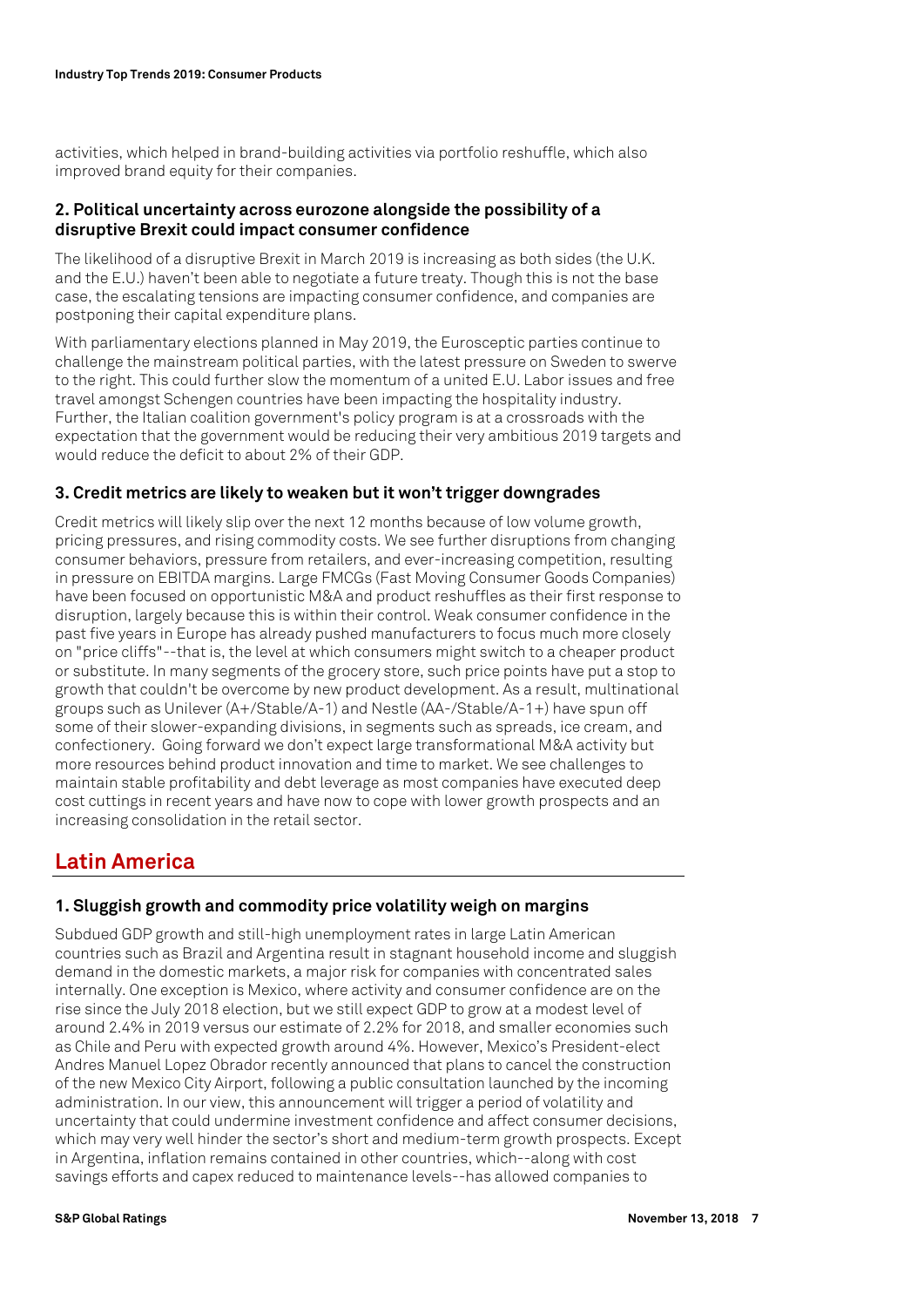defend margins, especially strong brands and despite fierce competition to maintain volumes. Commodity price volatility also impacts companies' revenues and cost structures: livestock and grain prices continue to pressure protein processors' margins in South America; bottlers benefit from persistently low sugar prices despite the depreciated foreign exchange (FX) impairing packaging costs, while sugar and ethanol players' cash generation continue to struggle amid low global sugar prices, despite some relief arising from high ethanol profits in Brazil.

#### **2. Weaker external conditions and foreign exchange volatility on the horizon**

The tighter financing conditions for emerging markets and interest rates on the rise in the U.S. could pose a challenge for companies with high refinancing needs for the next year, especially for 'B' or lower ratings. Despite a liquid capital market, risk aversion has increased, and despite an active first quarter 2018 for issuances, the cross-border market remained closed for several Latin American issuers most of the year. We see some improvements with recent bond issuances, but rising interest rates, volatile FX, and uncertain economic policies could increase the flight to quality, curbing funds mainly to local players. In addition, companies with higher exposure to foreign-denominated raw material and debt could suffer from foreign exchange volatility in the region, although exporters such as protein and sugarcane processors generally benefit from more depreciated domestic currencies in the longer-term. Companies with diversified operations in developed countries could also benefit from more depreciated domestic currencies. Increasing protectionism could add sanitary barriers to agricultural exporters, increasing supply in the domestic markets, affecting earnings and profits.

#### **3. Rising political and trade risks hinder private investments**

New government administrations in several Latin American countries, including Brazil and Mexico, and escalating trade disputes add uncertainties to the region. In this scenario, we believe companies will mostly focus on preserving liquidity and strengthening credit metrics and capital structure while taking a more conservative stance on financial policy – with only opportunistic M&A transactions and limited shareholders' remuneration such as minimum dividend payouts and limited share buybacks. Although most companies have a stable outlook, tighter financing conditions could result in downgrades for low-diversified and highly leveraged companies, particularly those with weaker liquidity and covenant cushion to deal with a more volatile market environment. Declining sovereign ratings could also impact the industry's ratings in the region, especially those more linked with domestic markets. On a positive note, if the USMCA is approved, the new agreement will largely preserves the existing trade framework to Mexico's exports as it only contains marginal changes and maintains the overall status quo. The USMCA will require approval by the legislature of the United States, Mexico, and Canada to take effect, which will not happen until 2019 due to congressional timeline procedures.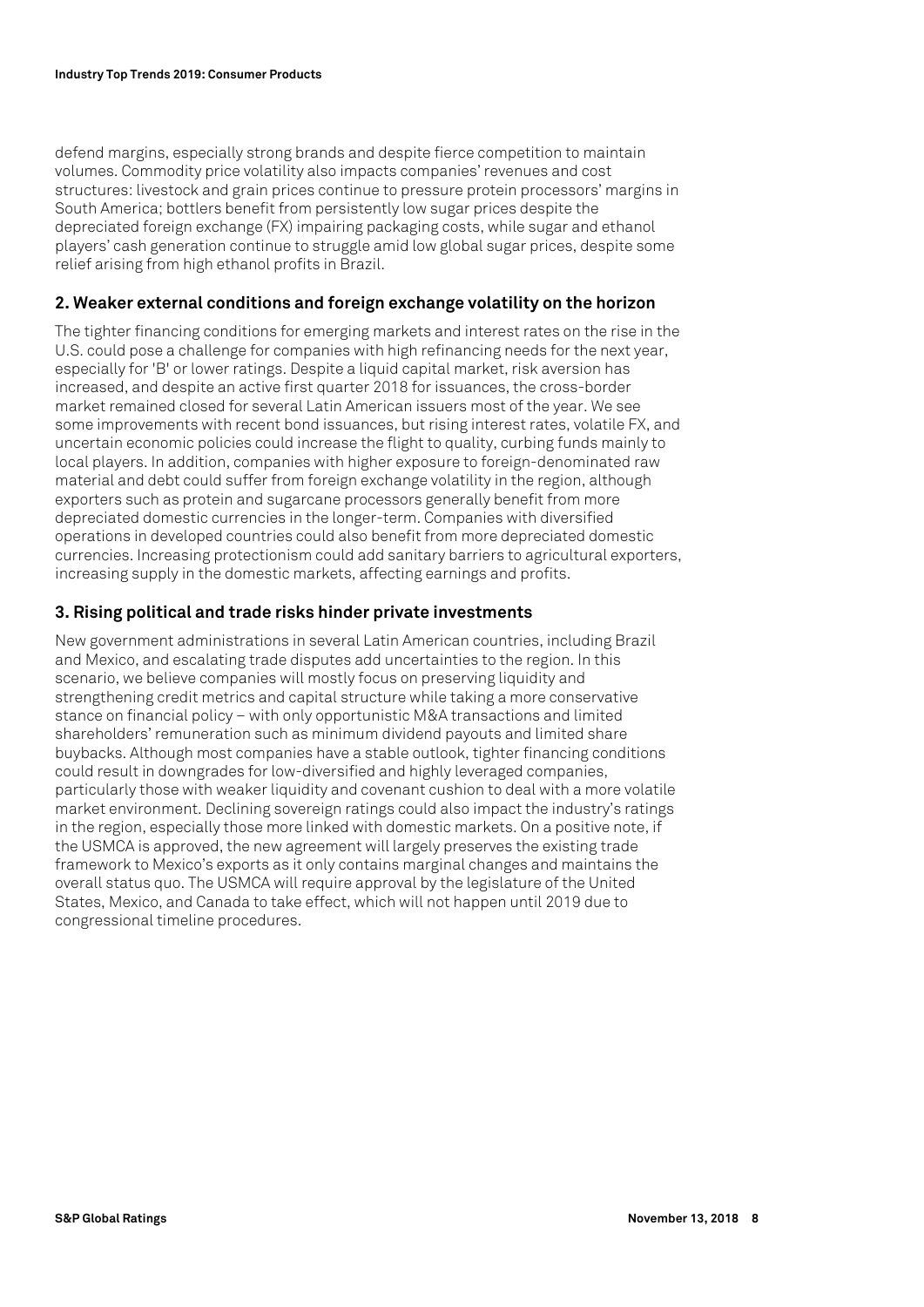# **Asia-Pacific**

#### **1. Consumption upgrades driving growth**

We expect regional GDP to vary by country, and the growing middle class will continue to moderately lift regional consumption, supporting stable credits trends. Although consumer sentiment in China may be dampened by U.S.-China trade tensions if escalated, we expect the growing middle class in the region to be willing to pay more for premium and healthier consumer products. Growth in cosmetics, sportswear, and healthcare sectors would continue to outpace GDP expansion.

#### **2. Higher raw material prices and selling costs amid fierce competition**

Potentially higher input costs and rising advertising and promotional expenses may keep the pressure on consumer product companies' profitability. In addition, to catch up with rapidly changing consumer tastes and shopping preferences to online channels, competition will continue to be intense. Product upgrades, joint procurement of raw materials, or cost streamlining might moderately temper the impact. We believe companies' adaptability to rapid changes in consumer tastes and preferences, and capability to cope with rising online sales, online to offline, and mobile payments are key to companies surviving the intense competition.

## **3. Debt-funded M&A remains an event risk**

Downward rating pressure is moderately increasing, due mainly to debt-funded acquisition and investment seen in China and Japan. This is the major reason for the net negative outlook in the Asia-Pacific consumer products sector. Given slowing organic growth, companies could borrow to pursue M&A. For China, market fragmentation and companies' initiatives to gain control over high-quality raw material sources or better brands could spur M&A. Japan's major food, beverage, and tobacco producers have continued to seek growth opportunities overseas through acquisitions. We believe this trend will continue in 2019. We will incorporate any potential damage to their business performance resulting from changes such as foreign exchange fluctuations and regulatory changes as well as financials. We will also reflect the risks of insufficient group management systems into our assessments of their creditworthiness.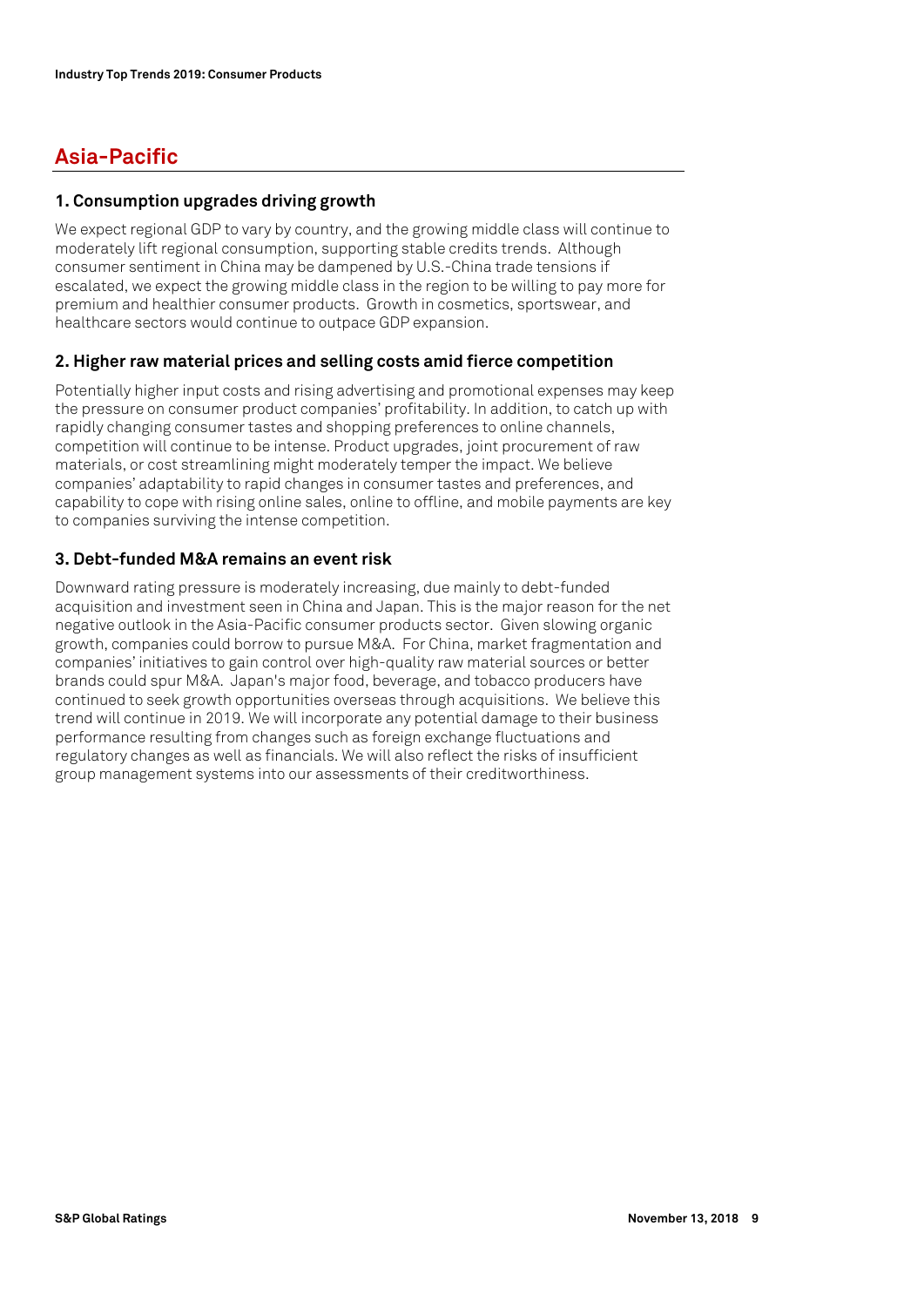# **Key risks and opportunities**

# **Packaged Foods**

#### **1. Convergence toward 'BBB' category as companies continue to buy growth**

Overall, the number of packaged food companies rated in the 'BBB' category has increased after the last wave of acquisitions. Anemic organic revenue growth in the U.S. combined with trends in consumer preferences and the channel shift towards ecommerce continues to fuel M&A activity.

In 2018 we've seen many large transactions, including General Mills' acquisition of Blue Buffalo Pet Products and Conagra Brands' purchase of Pinnacle Foods. As consumers prefer brands that they perceive to be healthier, natural, or more socially responsible, the packaged food companies are attempting to change their product portfolios. For many, that means buying smaller rivals that provide these increasingly popular products and brands.

While many companies are still digesting their recent acquisitions and need to focus on deleveraging (such as General Mills, Conagra, Campbell Soup, Hershey, and McCormick), several others still are likely on the hunt, including Kraft Heinz, Kellogg, and Mondelez. Global giants such as Nestlé and Unilever are also carrying out this strategy. Among other things, Nestlé acquired the perpetual global license to market Starbucks products outside the Starbucks coffee shops and sold its confectionary business in the U.S. Unilever sold the spreads business and continued to acquire small/medium-size companies, enlarging its exposure to coffee and personal care.

Given the higher debt leverage and convergence toward the 'BBB' category, we do not believe that fallen angel risk is substantially heightened because of their ability to generate strong discretionary cash flows, to pull back on shareholder returns, or to sell assets in their large portfolios, if needed. We think the risk of falling to 'BBB-' is greater if the companies do not perform as expected and deleveraging would take longer than two years after the transactions close.

## **2. Commodity cost inflation and freight inflation will likely pressure margins**

Packaged food companies have enjoyed lower commodity costs during the past several years. As commodity inflation returns along with elevated freight, labor, and transportation costs, we believe many packaged food companies will experience some margin compression. Companies plan to partially offset with pricing, fewer promotions, improved mix, and potential structural changes to their supply chains.

Increases in freight and logistic costs have been fueled by various factors, depending upon the region--for instance, by labor shortages in the U.S., mandated wage increases in Canada, increase in oil prices, train strikes in France, and the truckers' strikes in Brazil. We believe the issues in France and Brazil are one-time and are unlikely to recur; however, it shows the negative impact to companies' results from disruption in the supply chain.

For the E.U. based companies reporting in euros, another negative factor is currency translation and we expect this to hit all companies due to volatility in some Latin American currencies, including the Brazilian real and the Argentinian peso.

All these negative factors are pushing companies to adopt specific measures to counterbalance the increase in costs. We note a broad effort to enlarge the base of raw materials and to reduce when possible dependency on specific ones. This is also in line with the trend to diversify product portfolios to meet changing customer preferences. We also realize that the optimization of the logistic costs is necessary as these are likely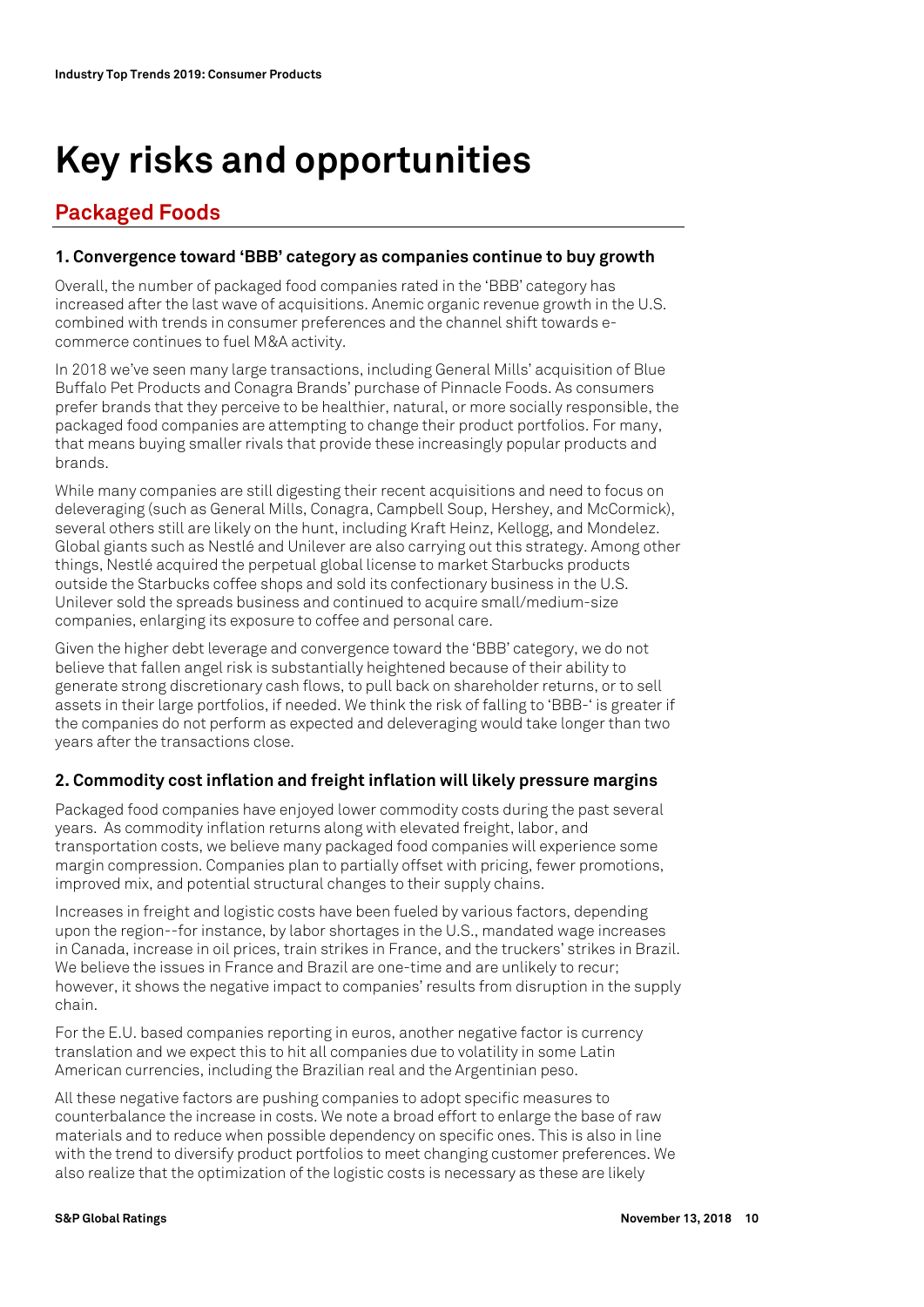permanent structural cost increases. Most companies will need to take price increases to offset, which may result in some volume pressures.

Companies selling value-based products will be challenged to pass on these costs and will have to look elsewhere to mitigate these risks. However, the industry as a whole is facing the same pressures, so we think companies that do price will not be disadvantaged for long.

#### **3. E-commerce and channel shifts will require greater investments, but offer opportunities for differentiation**

The penetration of e-commerce among packaged food companies is in the lower end of the range for consumer products. The average of the global industry is below 5% with significant differences among the product categories and geographies. Many companies are increasing their exposure to pure online retailers and the click-and-collect model. To gain a competitive advantage in e-commerce requires substantial investment in the supply chain and product offerings along with packaging modifications. Logistics around inventory management are critical and can be costly, potentially hurting margins.

With the increase in online sales, we believe private label penetration could also increase as retailers prioritize digital space to their products online and Amazon places greater emphasis on Whole Foods private label products on their sites. Branded packaged food companies will have to cope with new competition coming from their traditional customers. While in Europe and Canada private label presence is already well established, we envision a widening presence in other markets, like the U.S., as demonstrated by the continued footprint expansion in the U.S. of European private label retailers such as Aldi and Lidl.

# **Beverages**

## **1. Premium pricing should drive growth for spirits companies, but not all have joined the party**

Spirits and wine consumption growth continues to outpace the broader alcoholic category globally, but beer has been left out in the cold. So growth should continue to be uneven across the sector next year with issuers that have large spirits portfolios continuing to innovate and invest in strong growing categories such as bourbon, whiskey, and tequila. Issuers that are benefitting the most from this trend include Jack Daniels (import tariffs notwithstanding), Diageo, Pernod Ricard, and to a lesser degree Bacardi, which is integrating recently acquired Patron, a premium tequila brand. Similarly, In Canada, Arterra is benefitting from a favorable mix by promoting its innovative brands as overall volumes remain lackluster.

By contrast, beer companies, particularly domestic brands in North America, will likely continue to lose share to spirits, wine, and higher priced craft and imported beer. This trend is particularly acute for Molson Coors with almost half of its business in North American domestic beer, and to a lesser degree ABI given its global footprint which mitigates North American exposure, and Heineken, which has more of a premium tilt to its portfolio and less exposure to North America.

Not all trends last forever, and we recognize the current frothy market conditions in spirits can change when the economic cycle turns. Still, most rated spirits companies have enough brand and product diversity to weather a turn in the cycle. For example, the sudden end of the big premium and flavored vodka trend about five years ago was initially a shock for producers like Pernod Ricard and Diageo, but over time it proved to be an opportunity as more profitable brown spirits gained momentum. Those that are currently underperforming the broader industry remain disciplined with cost reductions, such that they should be lean enough to manage through tougher economic times as well.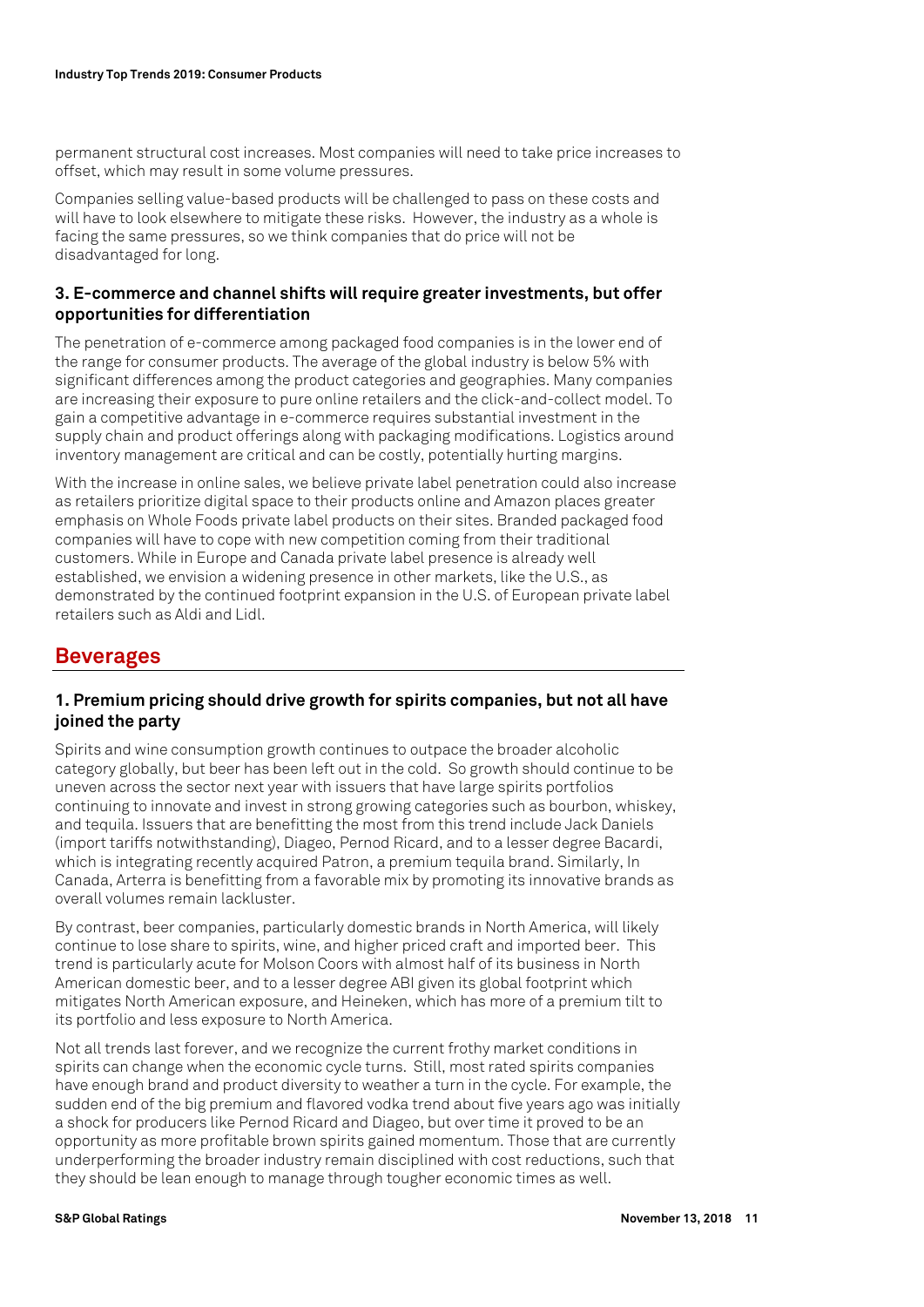## **2. There may be growing pains as several acquisitions are in fast-growing but new categories for the buyers, while cost headwinds in core businesses may crimp margin expansion**

Several beverage companies have completed a slate of acquisitions aimed at broadening their product mix into fast-growing categories and/or leveraging distribution and scale to grow faster.

- This includes Keurig's merger with Dr Pepper, which seeks to leverage Dr Pepper's distribution to aggressively grow single-serve coffee.
- PepsiCo acquired Soda-stream in a bid to leverage the fast growing flavored water category in the still nascent at-home market.
- Meanwhile Coke is looking to broaden its still regional coffee business with UK coffee retailer Costa Ltd. Cott Corp. continues to shed its legacy private label carbonated soft drink (CSD) business and seek more stable water and coffee delivery opportunities, but might face integration risk and rising freight costs.
- Likewise, rising bulk-wine costs and ongoing investments to spin off from Constellation Brands will remain headwinds for Arterra in 2019. The biggest surprise is Constellation's entry into cannabis with a near 50% stake in Canopy, a Canadian cannabis producer.

While these acquisitions seek to leverage growth in faster growing categories, they are either in highly competitive markets or in untested ones. This means companies will likely require additional investment in distribution, marketing, and innovation to meet growth expectations. At the same time there are several cost headwinds, including freight, material input cost (particularly aluminum in tariff facing markets like the U.S.), and labor. Given this backdrop, meeting next year's growth and profit targets will depend on disciplined cost management and capturing post-acquisition operating synergies, which should be achievable for most issuers.

## **3. Many companies are still deleveraging from large M&A, and 2019 will test their tightened financial policy commitments in response to stubbornly higher leverage**

A handful of issuers have steered clear of taking on debt to fund transformative M&A, instead leveraging innovation while pursuing a more measured bolt-on approach. For example, Brown-Forman Corp., Diageo PLC, Pernod Ricard, and PepsiCo have largely followed this script.

Still, many beverage issuers continue to work down M&A debt but have not quite met their targets yet. Therefore, they have reiterated their commitment to meeting clear targets in 2019 in a bid to demonstrate their commitments to the ratings.

- This would include Molson Coors, which remains focused on deleveraging following its 2016 acquisition of Miller Coors. It has indicated it will not raise its dividend until it improves debt to EBITDA to 3.75x in early 2019 from about 4.3x as of June 2018.
- Constellation Brands' recent stake in Canopy with options to take a majority stake down the road has taken pro forma leverage to over 4.5x, well above its target leverage ratio of 3.5x. So it has committed not to make share repurchase nor material acquisitions until it restores leverage to its target. It's also looking to sell non-core wine assets and possibly use proceeds to repay debt.
- Coke's debt to EBITDA is likely to remain near 3x as it acquires Costa Coffee in early 2019 before improving to its newly announced 2x to 2.5x debt to EBITDA target. This should happen by the end of 2019 once its bottling and distribution costs roll off and capital expenditure requirements decline.
- To maintain the current rating, ABI should achieve 4x leverage by the end of 2019 from 5x at year-end 2017. However, in 2018 it is facing few headwinds like the currency volatility in Brazil and Argentina and still weak demand in U.S. that reduce the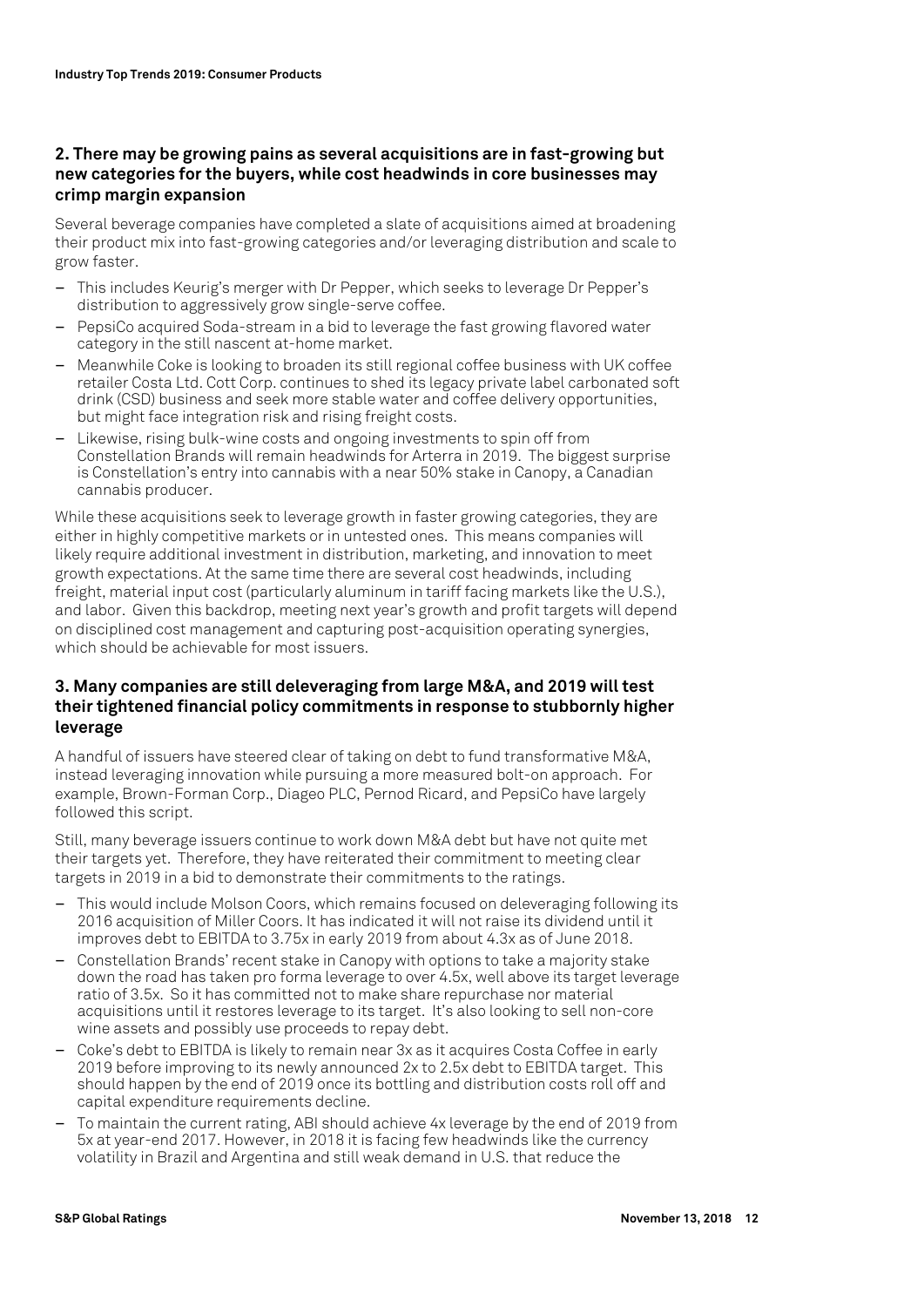deleveraging capability. For this reason the company has announced a 50% dividend rebase starting from the November 2018 dividend.

While these financial policy statements signal companies' commitments to their ratings, whether or not they execute on these commitment over the next year will be critical ratings drivers, particularly if they alter their financial profiles to pursue more growth.

# **Agribusiness and Commodity Foods**

## **1. Protein processor balance sheets are holding up despite rising trade barriers, but speculative grade ratings could suffer if the credit cycle turns**

The risk of weaker performance for agribusiness companies because of trade restrictions so far appears limited to the protein sector, particularly pork producers in the U.S. (and the risk of contagion to poultry) were tariffs to persist and newfound markets to close.

Other regions face barriers too, including Brazil, whose beef and poultry processors continue to suffer import restrictions in several Asian and European economies including Russia (an important market for Brazil) following several political scandals in Brazil as well as various safety irregularities uncovered in 2017. Nevertheless, Brazilian players that are diversified in neighboring countries are well-positioned to replace any lost exports, while the U.S. pork sector so far has found new markets for its production (Japan and South Korea to name two, while Mexico should resume more buying with the likely USMCA approval). Barriers imposed by India, however, are likely to remain a headwind for Canadian producer and exporter of pulses AGT Foods and Ingredients through 2019, while seafood processor High Liner Foods might be affected by the U.S.–China trade dispute.

In addition, most rated protein processors have kept leverage well in check. Companies like Smithfield Foods, WH Group, and Pilgrim's Pride all have leverage well below their respective downgrade triggers while Brazilian giant JBS has a positive outlook as it recently shored up its liquidity and looks to further deleverage given a favorably profit outlook.

Still, negative and positive outlooks are evenly balanced in part because high-yield protein issuers that are narrowly focused in one specific area in protein (like contract manufacturing with customer concentration) remain exposed to earnings volatility (given their limited ability to quickly adjust pricing to changes in input costs), and their operating performance has been choppy. Examples include Simmons Foods Inc. and CTI Foods. These companies could possibly face downgrades if the economy were to lose steam and trade restrictions persist, further weakening their already-under-pressure core operations.

## **2. For the global grain companies, M&A may be back on the plate in 2019**

Strong North American soybean crush margins in 2018 will boost what had been depressed EBITDA from a tough 2017 grain origination landscape in Brazil. This will likely restore credit measures to historical levels for many players in the sector by year-end 2018. Moreover, trade disruptions from Chinese soybean tariffs is also indirectly benefitting our rated grain traders as they are best suited to redirect trade flows to new markets with China avoiding buying U.S. beans. They also benefited from a short Argentine crop because of a drought in 2018.

If the South American harvest normalizes next year, some of the margin tailwinds will not repeat, and the sector may yet again consider consolidation. Bunge just added board seats to appease activist investors possibly looking for a sale of the company. Last year, ADM had been rumored to consider acquiring Bunge before the trade war began and the year before there were rumors about Glencore buying Bunge.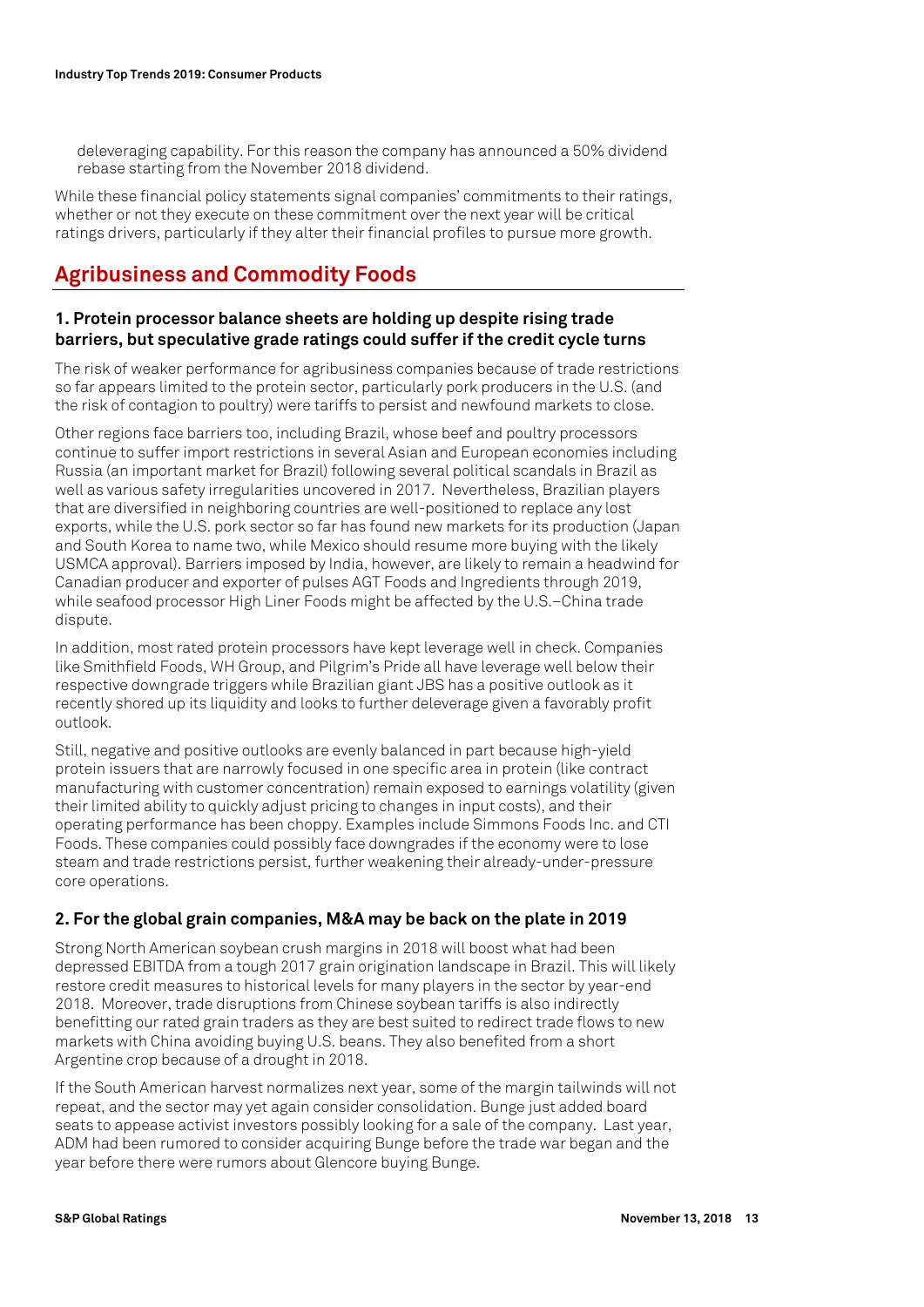It's not just defensive consolidation that may bring M&A back. Companies are looking to expand into more value-added ingredients to diversify away from commodity grain trading and processing, and have restored their balance sheets strength. Hence, we believe M&A will pick back up. Cargill's debt to EBITDA remains near 1x, well below its 2.5x downgrade trigger. ADM is likely to keep leverage below 2x over the next year, and Bunge will likely be back near 2x. Companies may very well believe they have more firepower to hunt for new acquisitions.

#### **3. Sugar producer ratings could be pressured if weak market conditions persist next year**

Sugar producers in Brazil and Europe face weak profitability this year due to historically low sugar prices driven by India and Thailand's continued output growth, and to a lesser degree by continued European production surpluses following recent deregulation. Some players (notably producers in Brazil) are likely to continue shifting production to ethanol to offset the weak sugar production margin outlook, but not entirely, given production at most mills cannot be diverted entirely to ethanol. Therefore, the profit outlook in sugar for the first half of 2019 is challenging given the overall surplus of sugar globally and in Europe.

In addition to shifting to ethanol, producers are likely to continue diversifying into food and beverages or starches, particularly in Europe to ease the pain. The profit outlook in sugar for the second half of 2019 may improve but will depend on government policies (including whether India or Thailand produce less and if policies in Brazil change after its upcoming presidential elections). Less favorable weather this year should help reduce supply in Brazil and Europe. The planting season in Brazil saw planted acreage decline by about 5% year over year due to a mild drought, and can be further reduced with recent high volumes of rain. Agriculture yields in Europe should be lower from the dry conditions last summer and beet acreage next year could reduce as farmers could turn to other crops. Lowering operating costs and managing supply agreements with farmers will be critical to stabilize profitability for sugar producers as most mills are not covering their operating cost in the current pricing environment.

# **Household Products**

## **1. High input costs and currency volatility will weigh on margins**

Global household and personal care (HPC) issuers will face cost inflation in 2019. Higher oil prices in particular will lead to increased packaging and surfactants costs (in cleaning products), and drive up transportation expenses. Issuers are also facing higher freight costs to ship products globally. Better logistics planning will only partly help over the near term.

Significant currency devaluations in certain countries, including Turkey, Argentina, and Brazil, will likely lead to higher inflation and likely lower demand as HPC companies raise prices. U.S.-based HPC issuers are likely to see top line currency translation headwinds which filter down and constrain operating profits. E.U. companies are expected to report negative currency impact as the euro has appreciated versus most of the currencies.

We assume that branded companies will maintain discipline on price increases to recover the cost increases. However, the tough negotiation with traditional retailers and the aggressiveness of the private labels will represents headwinds that might jeopardize part of the price recovery or translate into lower volumes.

## **2. Continued shifts in consumer spending patterns**

We expect a continued shift towards e-commerce sales in the HPC space. While the total amount of HPC product sold online still remains small, we believe there are sizable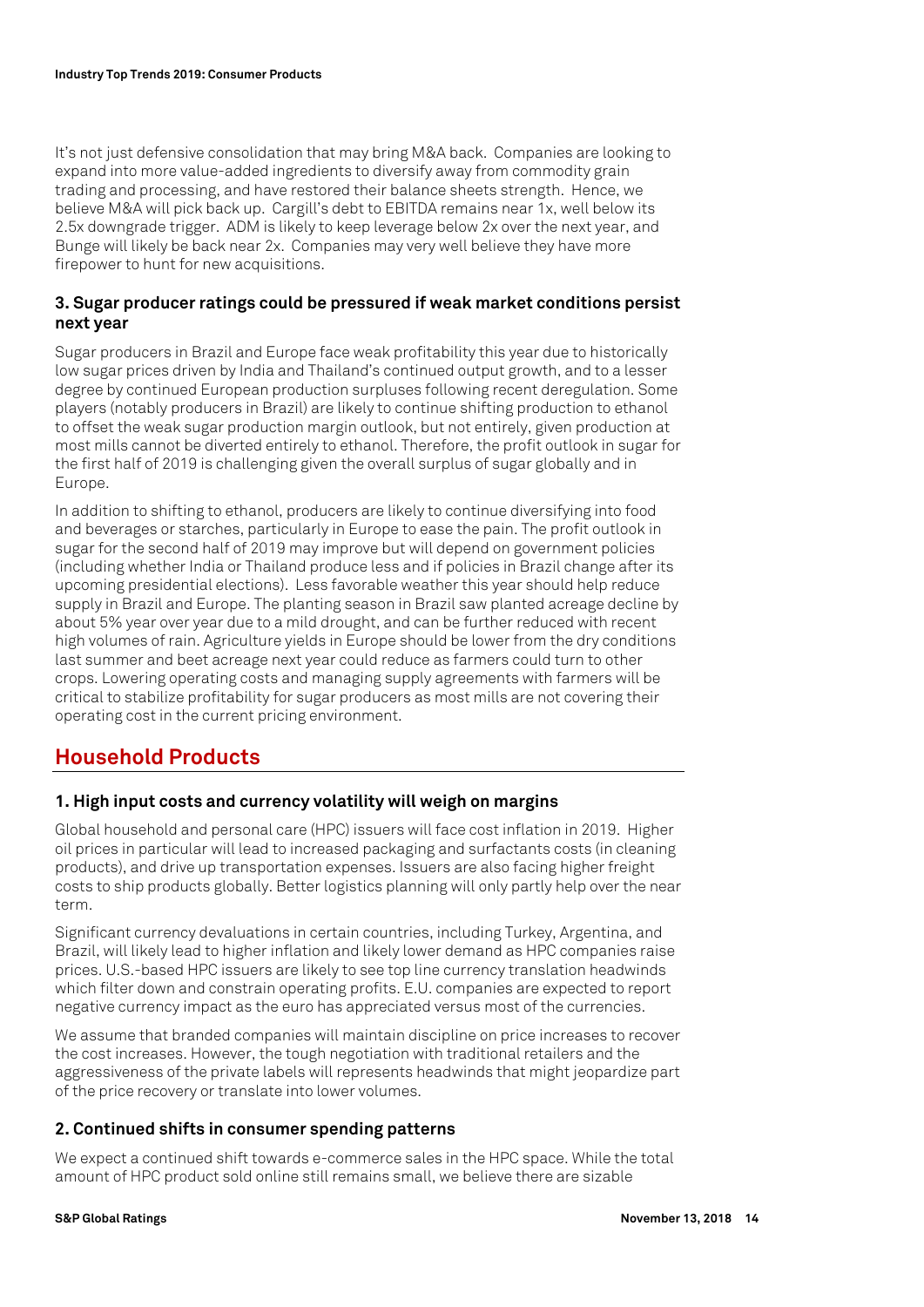variations amongst product categories and geographies. E-commerce penetration is much higher in categories such as diapers, razors, and beauty products compared with cleaning and paper products. We do not, however, expect a large increase in the overall penetration rate over the near term. It's likely that we will see an increase in click-andcollect, as brick-and-mortar retailers emphasize this service to compete with ecommerce. It's probable that a modest increase in e-commerce penetration (which at best has comparable margins to traditional sales channels) and retailer demands for more competitive pricing to support their initiatives (including click and collect) will hurt margins.

We expect HPC issuers will continue to invest in digital marketing to reach customers, notwithstanding large advertisers such as Unilever and P&G reducing digital spending. Stringent demands by large advertisers could lead to more effective marketing spending and to more measurable results. After years of reliance on professional advertising companies, large advertisers are starting to produce in-house as they have learnt more about this new channel and are on a constant cost-optimization effort.

## **3. Mature and emerging markets have different needs and offer diversity opportunity**

The divergence in HPC products between mature markets and emerging economies continues to be significant and we do not expect this to change in the near term. In emerging markets the living standards are improving and this brings the adoption of new products (i.e., dishwashers) that were previously unnecessary. The key strategic factor in this case is the distribution channel that gives access to new potential buyers. In mature markets, the growth in demand for HPC products continues to be weak and the ability to meet fast-changing consumer tastes is the main driver for profitable growth. In this case the success factor is the ability to innovate and earn a premium on the products. We expect environmental topics to be a main factor that will drive consumers' preferences in mature markets; packaging, raw materials, biodegradability, and waste impact are among the aspects to which companies will have to adapt.

We continue to see exposure to new markets as a positive factor since these offer the best growth rates and they will likely scale up product demand in the future. We are aware that local brands are gaining momentum but we still think that given the growth trend, there will be space also for multinationals. Besides, in mature markets we see growing competition from private labels that are becoming increasingly innovative. We note that sale composition in our HCP rated universe is different. For example, Reckitt is largely exposed to mature markets and achieves lower growth and higher margins, while Unilever is much more reliant on new economies and usually achieves high growth and has lower margins.

# **Cosmetics Manufacturers**

## **1. Social media, influencers, and e-commerce are driving forces behind growth in the industry**

E-commerce will remain the fastest growing channel in the beauty industry in 2019. As consumers are increasingly switching their shopping preferences to online channels, and more than ever relying on social media to learn about new products and services, the beauty companies are responding accordingly by strengthening their digital capabilities, and increasingly using social media influencers as marketing tools. Beauty continues to be one of the fastest growing sectors in the consumer products industry and the companies that have well-established e-commerce presence should continue to exhibit stronger performance than peers that mainly relay on brick-and-mortar locations to drive sales.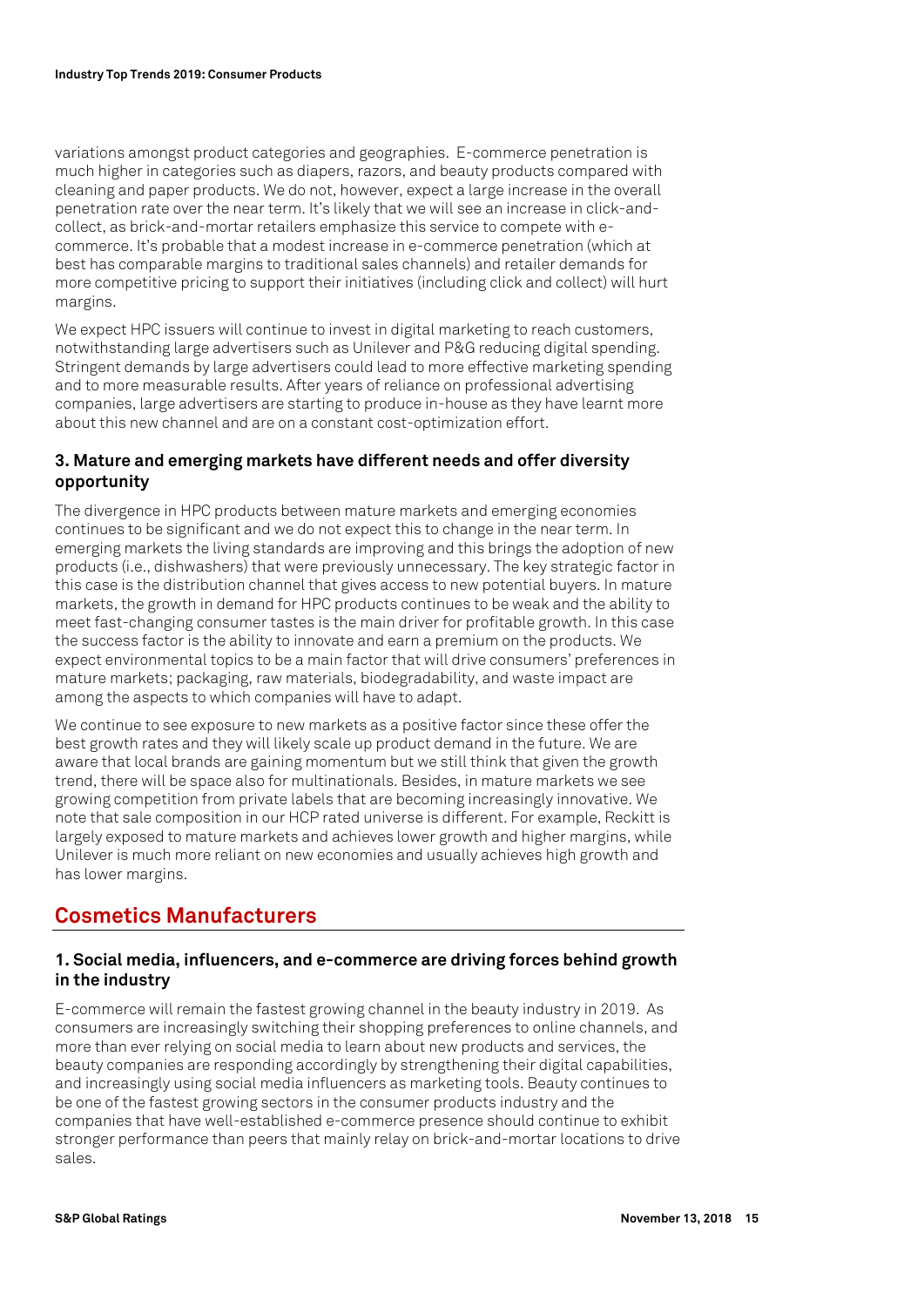Estee Lauder's solid digital penetration (with more than 10% of its sales generated from the online channel) and ability to engage global and local influencers in order to appeal to younger consumers and increase brand awareness allows the company to maintain above-industry-average growth and offset top line challenges. Anastasia Beverly Hills emerged as a niche, independent brand, selling color cosmetics and demonstrating strong double-digit growth over the past few years. The company benefits from strong social presence and affiliation with beauty influencers and is an early adopter of Instagram, with over 18 million followers. This strategy helps the company generate a loyal, technology- and beauty-savvy customer base with very little traditional marketing spending.

Rodan & Fields has also capitalized on Instagram, Facebook, and YouTube, and positioned itself as one of the top performers in the skincare segment of the beauty industry. Coty is also doing well in the e-commerce channel, with approximately 10% of its total net revenues, including Younique. We expect it to continue to grow at a doubledigit rate in this channel as it is investing disproportionately in this growing channel. This is particularly important for the company as its portfolio is heavily skewed to slowgrowing developed markets. In Brazil, young consumers have significantly increased ecommerce consumption, but the amount of online sales still makes up only around 4% of sales for the leading player in the cosmetic industry, Natura Cosmeticos. Along with trends in developing markets, there is significant growth opportunity ahead in the ecommerce channel.

We expect the rated beauty companies will continue their strategic emphasis on technology in order to increase brand awareness and consumers engagement, enhance competitive advantage, and increase penetration of the e-commerce channel.

## **2. Emergence of new brands increases fragmentation and could create disruption in the industry.**

The low barriers to entry because of broader customer access through online advertising and fast-changing customers behavior creates a favorable setting for a large number of small, indie brands to enter the beauty market and create disruption in the industry. These small brands are using makeup artists and celebrities to increasingly gain visibility in the industry, and are able to market their products with very little marketing spending thanks to social media channels. Although they have not materially eroded the branded players' share, there are a large number of them and as a group they are taking growth away from branded players, who are responding by increasing business diversification, acquiring smaller and fast-growing innovative companies.

In addition, the branded cosmetics companies are increasing investments in innovation and increasing speed-to-market for new product launches. This should help accelerate sales growth but pressure margins. We believe that the well-established brands in the premium channel (Estee Lauder, Sheishido) will continue to benefit from strong brand loyalty, their ability to innovate, deliver high-quality products, and engage with the consumer, while strong growth potential in China will help offset competitive pressures the branded players are incurring.

## **3. The premium segment will continue to thrive thanks to strong demand in the U.S. and China**

Premium segment of the cosmetics industry will continue to outpace growth in the mass segment, which has been under a lot of pressure over the past years as consumers are increasingly willing to trade up to higher-priced beauty products and foot traffic in the channel has been declining. The prestige beauty brands will continue to benefit from increasing demand in the U.S., Western Europe, and China, and the increasing spending power of Gen Z and millennial consumer who show growing appetite for newness, innovation, and high-quality products. Shiseido is also enjoying popularity with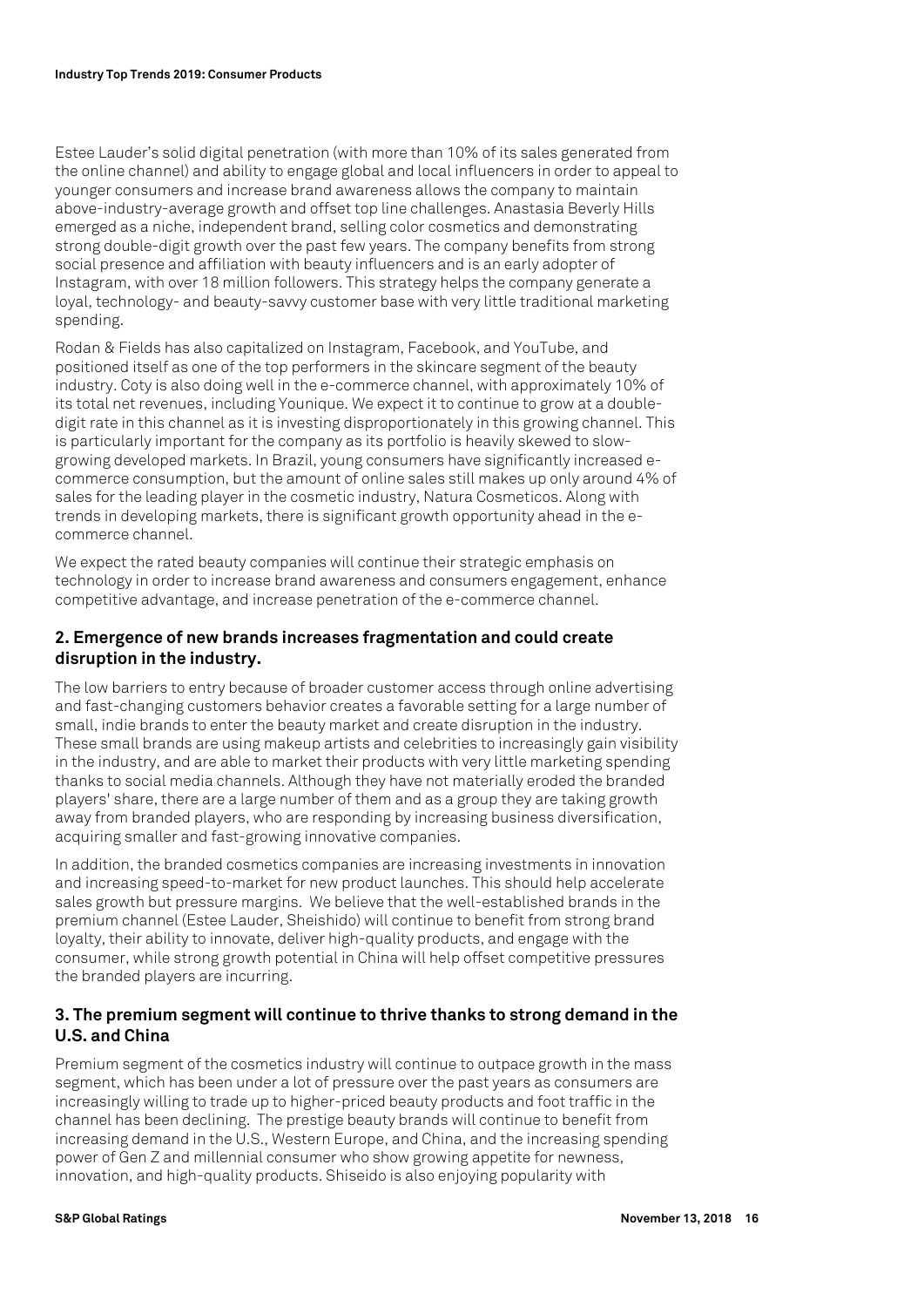millennials in China, while Estee Lauder's sales from China exceeded \$1 billion for the first time.

The companies that have a high exposure to the mass segment will continue to face very big challenges. In the U.S., Revlon is the most vulnerable as it has suffered from ongoing weakness in the mass segment of the cosmetics industry. The company's liquidity is very constrained and it has already been relying on additional liquidity funding to support its struggling operations. Coty's profits have also been impacted by weak demand in the mass channel. The company has been launching new products and reinvigorating the image of its Cover Girl and Rimmel brands. Still, we believe its growth will come from its luxury and professional segments and that it will struggle in the mass channel in 2019 given the channel's weak fundamentals and its own supply chain issues.

# **Tobacco Manufacturers**

## **1. Global sales volumes expected to decline**

We expect tobacco firms' global sales volumes to continue to decline by about 2%-3% a year on average over the next five to 10 years, driven by falling cigarette sales. The industry faces continued increases in excise taxes, more-stringent regulations, and increased health awareness among consumers. There is, however, geographic variation: we forecast some emerging market countries will see cigarette volume growth over the next five years, largely driven by demographics, even as more-developed markets continue to see structural volume declines, including Western Europe, Eastern Europe, the U.S., and Japan.

# **2**. **Alternative Products May Hold the Key**

Health concerns remain the central industry risk factor. Tobacco players have sought to counter this problem by investing in new solutions that can address, at least partially, these associated health risks. Philip Morris International (PMI) has been most active in investing in next-generation products (NGPs), with a particular emphasis on heated tobacco products (HTP). These are thought to carry fewer health risks for consumers. NGPs represent an increasing proportion of tobacco companies' investments and are expected to represent the largest source of volume growth in the next 20 years. NGP demand in the U.S. was below expectations until 2017, when significant growth occurred because of the JUUL e-cig, which the USFDA is now cracking down on because of youth initiation. We expect the USFDA to approve sales of PMI's IQOS heat-not-burn (HNB) cigarette (which will be distributed by Altria) by 2019.

If companies can capture a sizable share of the NGP market and grow volumes, it will help them secure the long-term viability of the industry and counter some of the fundamental regulatory and demand issues being faced by traditional combustible tobacco products. Tobacco companies that successfully access this market will gain an additional product category that carries very attractive profit margins and cash flow generation potential. Possessing a solid portfolio of NGP's will be critical in the U.S. especially if the USFDA is successful in reducing nicotine in combustible cigarettes to non-addictive or minimally addictive levels. However, it's not clear that the USFDA will be successful with this proposal, and if it is, we do not expect it to take effect for five to 15 years. PMI and to a lesser extent British American Tobacco (BAT) presently have the global lead in HNB products.

## **3. Further consolidation could help companies position themselves**

We consider the market very likely to see further consolidation in the medium/long term as the profit pool shrinks and regulations change. In the face of declining global cigarette volumes, we expect companies to seek to optimize supply chains and production; as we saw with BAT's 2017 acquisition of RAI, a merger can boost volumes and revenues. It may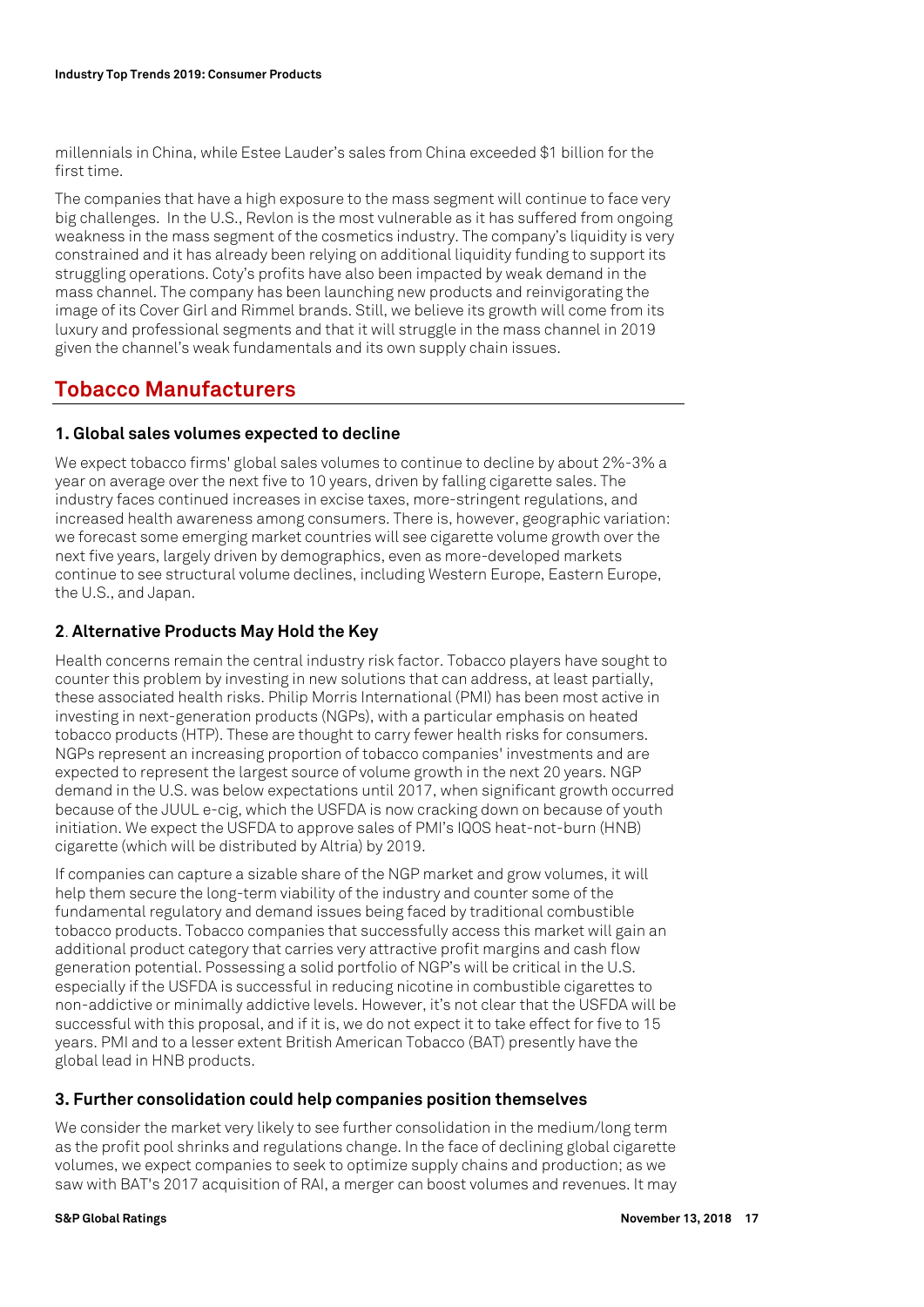also prove easier for some companies to buy expertise and market share in NGPs than to develop it. That said, a merger between any of the larger entities may attract the attention of regional antitrust and competition authorities. We suspect more certainty around the future of combustible cigarettes in the U.S. will be necessary for PMI to make a bid for Altria, which has been speculated.

# **Luxury Goods**

#### **1. Travel retail is one of main growth drivers**

The travel retail segment is experiencing strong momentum especially within the luxury goods sector, and we expect this trend to continue also during 2019 and 2020. According to a recent survey conducted by Deloitte (see Global Powers of Luxury Goods 2017) consumers at airports while travelling make about 15% of total luxury purchases and this is even more prominent among millennials. The growth of the segment is mainly supported by the ongoing annual growth of international travelers (with about +7% CAGR 2013-2017 air passengers -- World Bank), the favorable demographics of passengers (both in terms of age and income profiles), coupled with a much better and appealing utilization of retail space within airports and train stations.

Some luxury brands have also developed products for the travel retail environment only, such as Kering SA within its eyewear division. L'Oreal also appreciates the potential that travel retail has to offer, reporting in 2017 revenues within this channel growing 20% year over year, and it expects to reach the €2 billion revenues mark (representing about 10% of total sales).

The potential risk to travel retail growth could come from an exacerbation of the tariff war between U.S. and China or more generally from a global deterioration of the global trade conditions. This could be the consequence of the increasing nationalist sentiment in some European countries and in large economies like Brazil.

#### **2. Understanding the Chinese consumers**

Chinese consumers account for about one third of the total personal luxury goods spending worldwide, whereas China as a geography accounts for less than 10%. Chinese purchases represents between 30%-40% of the revenues of the rated European luxury goods companies. On average, the proportion to total income that Chinese consumers allocate to luxury goods is higher but also more volatile compared with the Western world.

Compared with five or six years ago, it seems that the Chinese luxury spending has moved towards a more self-consumption base as opposed to the gifting practice. Additionally, the luxury spending is less focused on a few mega-metropolises, expanding gradually also to tier two/three cities, thus allowing for a better diversification within Chinese domestic borders. We believe this transition is positive as it reduces the risk of a sudden fall in consumption coming from a restricted group of people.

However, we still see reasons for potential volatility in the coming months. In fact, Chinese authorities have started to crack down the practice known as "daigou" (the reselling in China of bulk purchases made abroad). It seems Chinese authorities want to ensure the Chinese spend more at home to support the domestic economy. Considering the grey area in which this practice operates, it is difficult for luxury companies to estimate the potential cost of it. We see increasing caution from investors as the drop in Chinese demand in 2014-2015 is still very fresh in memory. We assume there might be some negative effect but the reduction in prices operated by several luxury companies in the last months should support local consumption.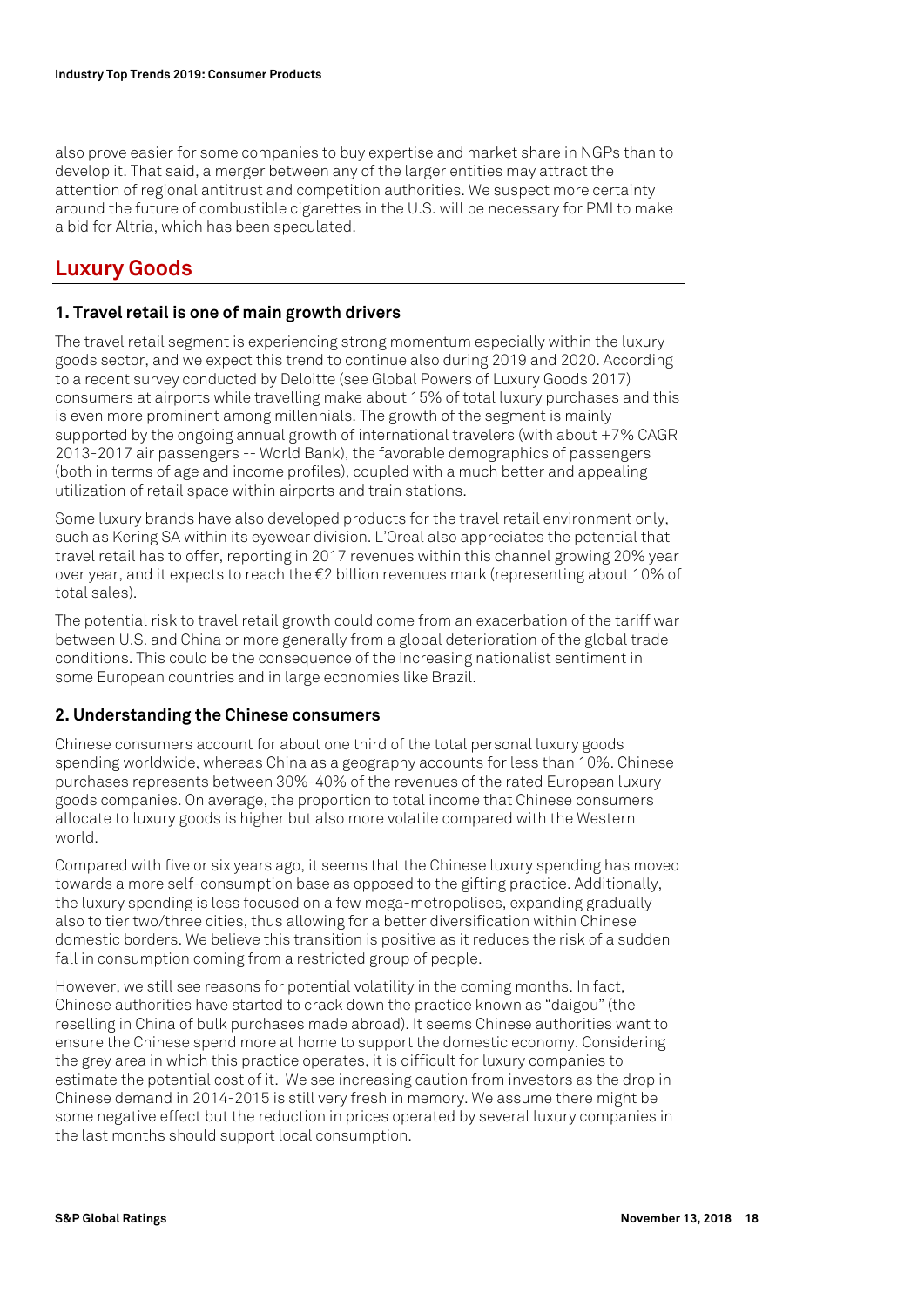# **3. We expected further consolidation in the industry**

The luxury world is becoming increasingly polarized between large luxury groups such as LVMH, Kering, Richemont, and famous luxury brands that operate on a stand-alone basis. Looking at the expected trend in growth we realize that luxury offers probably the best growth rate in the consumer space, at least mid-single digits in the medium term. On the other hand, it is probably also exposed to higher volatility compared to the average of the consumer goods industries.

We believe the consolidating trend has not ended, and in our view the main constraints to further deals are the very high multiples and the very selective approach that consolidators are taking when a new brand is considered as a potential addition to their portfolio. However, in 2018 we have noted increasing interest from new potential consolidators, as proven by the recent acquisition of Versace by Michael Kors, and by Chinese private equity funds that have taken over Lanvin, Sandro, Cerruti, and other small-medium brands. We know that several fashion companies are still held by families and in some cases are struggling with generational replacement issues or different family interests that are difficult to reconcile. A sale could represent a way out, as happened for the Bulgari sale to LVMH. We believe the healthy balance sheets of the large consolidators in the luxury industry and the appetite of private equity companies could trigger new M&A in the sector in the short-medium term.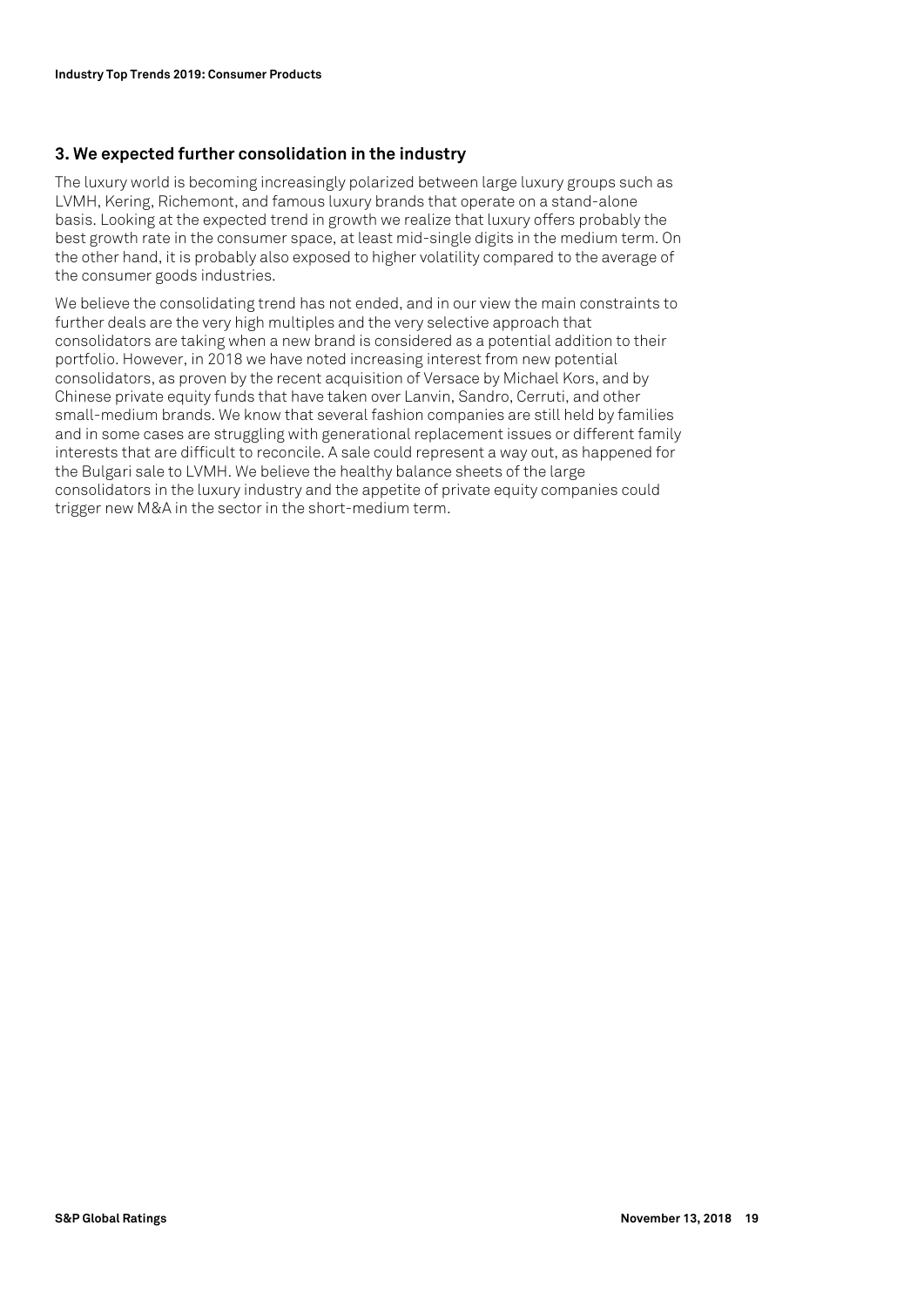# **Related Research**

- Countdown to Brexit: No Deal Moving Into Sight, Oct. 30, 2018
- Cleared For Twist-Off: As Coke's Plan To Shed Assets Hits A Snag, Bottlers Focus On Regional Growth- Oct 18, 2018
- Global Tobacco Trends: A Race For New Products And A Likely Return To M&A, Oct 16, 2018
- Japan Corporate Credit Spotlight: Consumer Products; Retail; Advertising; Health Care, Oct 10, 2018
- Global Trade At A Crossroads: USMCA, NAFTA's Successor--It Could Have Been Worse, Oct. 8, 2018
- Eroding Investor Sentiment And External Conditions Are Squeezing Latin America Credit Conditions, Sept 27, 2018
- Despite Risks And Costs, The Next Generation Of Biofuels Could Support A Global Decarbonization Effort, Sep 19, 2019
- When The Cycle Turns: Will Consumer Companies' M&A-Related Debt Result In An Exodus From Investment Grade?, Jul 25, 2018
- When The Cycle Turns: How Have M&A Transactions In Consumer Products Performed?, Jul 25, 2018
- U.S. Consumer Products Companies Struggle To Adapt To A Rapidly Changing Marketplace, May 1, 2018
- Food Retail Disruption: How Can "Modern" Grocers And Consumer Goods Makers In The U.S. And EMEA Remain Seasoned?- May 01, 2018
- Disruption: European Consumer Goods Makers Respond By Buying And Selling Brands- May 01, 2018
- Are Agribusiness Companies Sowing The Seeds Of Consolidation Or Do Greener Pastures Lie Ahead?- Mar 02, 2018

This report does not constitute a rating action.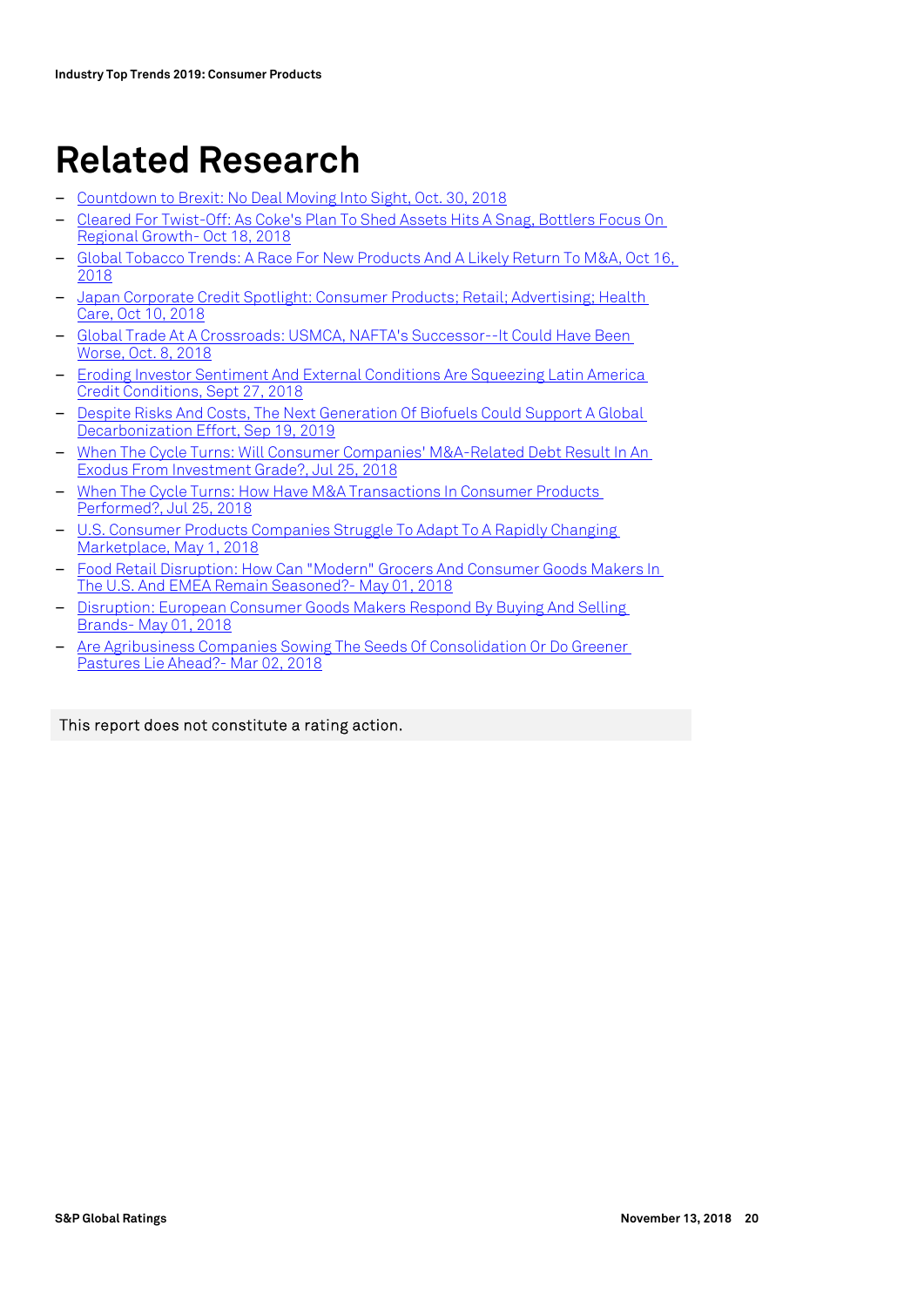# **Cash, debt, and returns**

# **Global Consumer Products**

**Chart 13 Chart 14** 

#### Cash flow and primary uses **Return on capital employed**



**Chart 15 Chart 16** 

#### **Fixed versus variable rate exposure Long term debt term structure**



**Chart 17 Chart 18** 

#### **Cash and equivalents / Total assets Total debt / Total assets**



Source: S&P Global Market Intelligence, S&P Global Ratings calculations









Global Consumer Products - Total Debt / Total Assets (%)